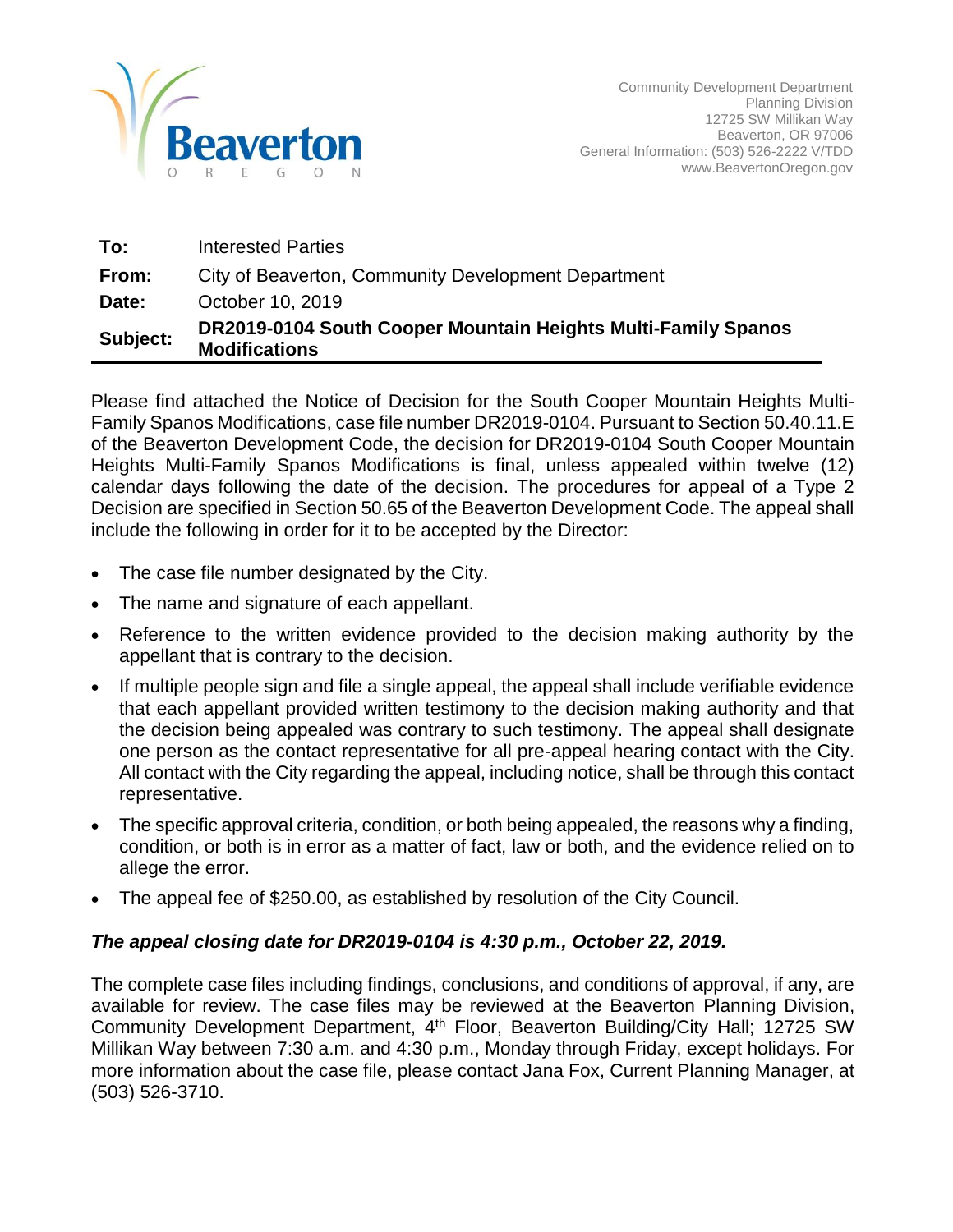

# **STAFF REPORT**

| STAFF REPORT DATE:                           | October 10, 2019                                                                                                                                                                                                                                                                                                                                                                                                                |
|----------------------------------------------|---------------------------------------------------------------------------------------------------------------------------------------------------------------------------------------------------------------------------------------------------------------------------------------------------------------------------------------------------------------------------------------------------------------------------------|
| TO:                                          | <b>Interested Parties</b>                                                                                                                                                                                                                                                                                                                                                                                                       |
| FROM:                                        | Jana Fox, Current Planning Manager                                                                                                                                                                                                                                                                                                                                                                                              |
| PROPOSAL:                                    | South Cooper Mountain Heights Multi-Family - Spanos<br>Modifications (DR2019-0104)                                                                                                                                                                                                                                                                                                                                              |
| <b>LOCATION:</b>                             | The subject site is located on the north side of SW Scholls Ferry<br>Road, east of SW 175th Avenue, specifically identified as Tax Lot 200<br>of Washington County Assessor Tax Map 2S106AC.                                                                                                                                                                                                                                    |
| NEIGHBORHOOD:                                | <b>Neighbors Southwest</b>                                                                                                                                                                                                                                                                                                                                                                                                      |
| ZONING:                                      | Urban High Density (R1)                                                                                                                                                                                                                                                                                                                                                                                                         |
| <b>SUMMARY:</b>                              | The applicant, A.G. Spanos Companies, is seeking Design Review Two<br>approval to modify a previously approved 283 unit multi-family residential<br>development. The applicant proposes to reduce the number of proposed<br>units to 269 by reducing the size of two buildings, add a small parking lot<br>between the two buildings to increase the number of parking spaces<br>provided on site, and associated site changes. |
| APPLICANT/<br><b>PROPERTY OWNERS:</b>        | A.G. Spanos Companies<br>Attn: Jared Mauch<br>10220 SW Greenburg Rd. Suite 530, Building 2<br><b>Tigard, OR 97223</b>                                                                                                                                                                                                                                                                                                           |
| <b>APPLICANT'S</b><br><b>REPRESENTATIVE:</b> | Otak, Inc.<br>Attn: Li Alligood & Steve Dixon<br>800 SW Third Avenue, Suite 300<br>Portland, OR 97204                                                                                                                                                                                                                                                                                                                           |
| <b>RECOMMENDATION:</b>                       | APPROVAL of South Cooper Mountain Heights Multi-Family -<br>Spanos Modifications (DR2019-0104) subject to conditions<br>identified Attachment C of this report.                                                                                                                                                                                                                                                                 |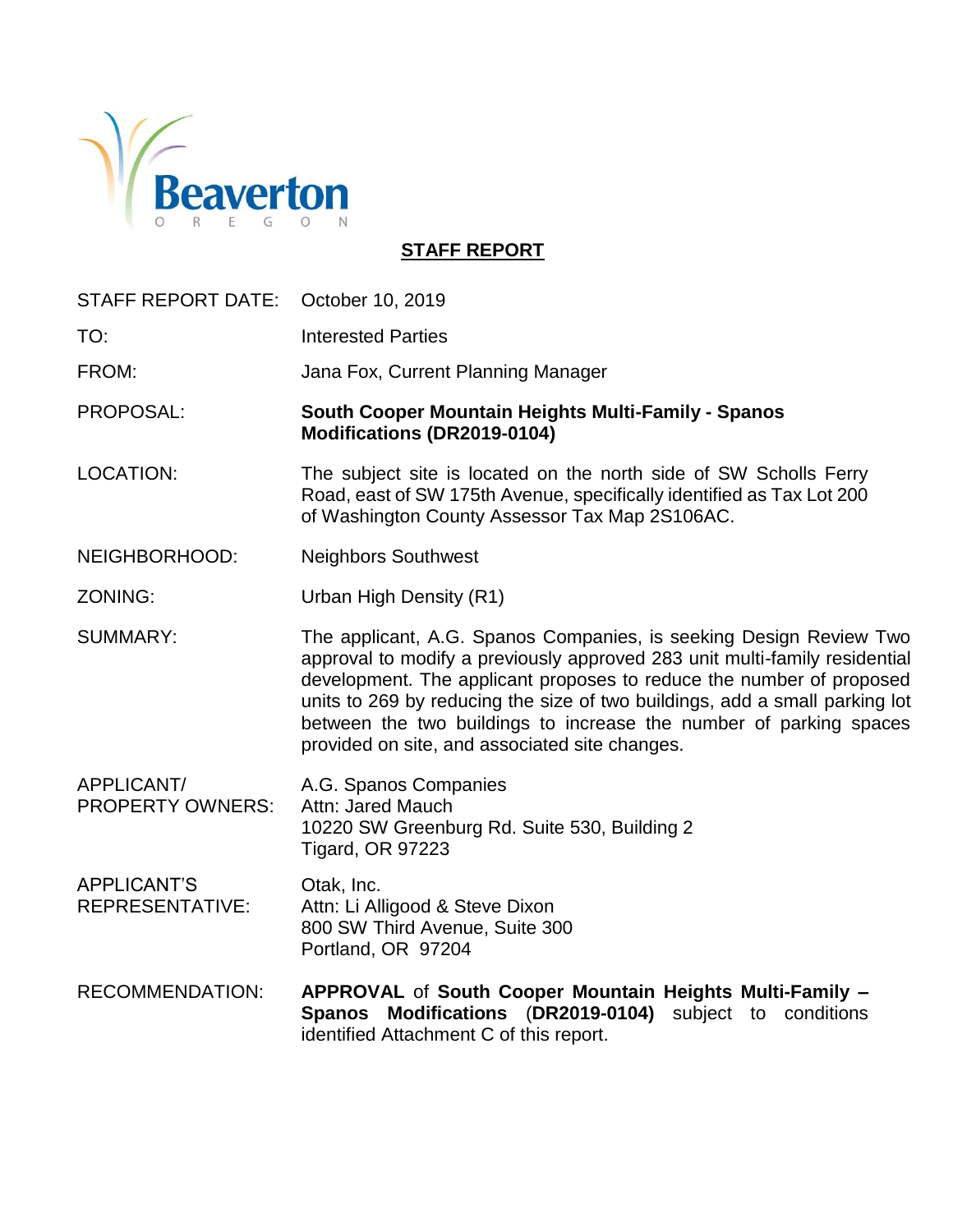# **TABLE OF CONTENTS**

| <b>Attachment A:</b><br><b>Facilities Review Committee Technical Review and Recommendation</b><br>Report   | $FR1 - FR10$                  |
|------------------------------------------------------------------------------------------------------------|-------------------------------|
| Attachment B: DR2019-0104<br><b>Design Review Three</b>                                                    | $DR-1 - DR-8$                 |
| <b>Attachment C:</b><br>Conditions of Approval;                                                            | COA1                          |
| <b>Exhibit 1: Exhibits by City Staff</b><br><b>Exhibit 1.1 Zoning Map</b><br><b>Exhibit 1.2 Aerial Map</b> | Page Numbers:<br>$SR3 - SR4$  |
| <b>Exhibit 2: Exhibits by Applicant</b><br><b>Exhibit 2.1</b> Applicant Materials                          | Combined<br>materials package |
| <b>Exhibit 3: Public Testimony / Comments</b><br>None Received                                             | Exhibits by #                 |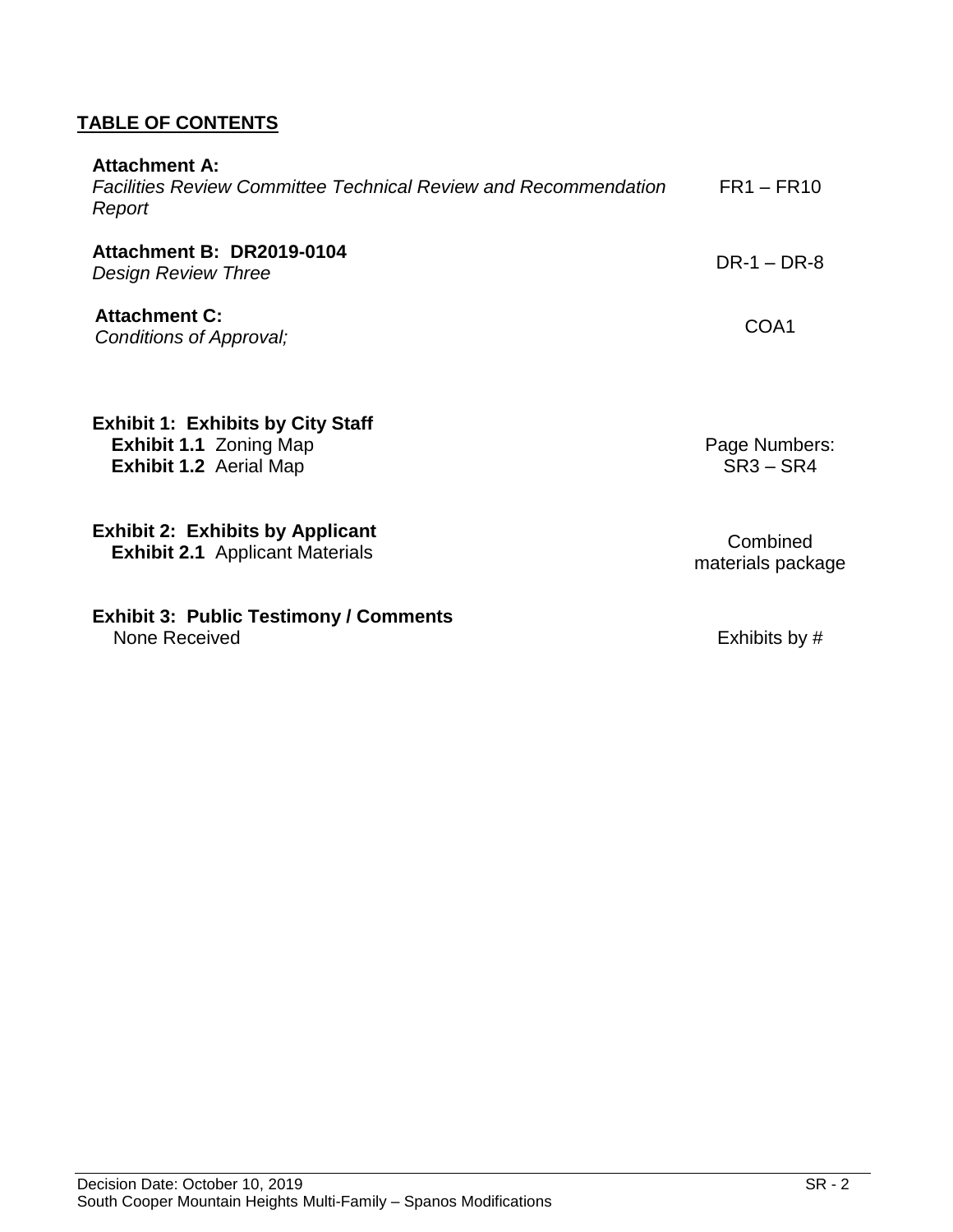# **Exhibit 1.1**





**South Cooper Mountain Heights Multi-Family – Spanos Modifications DR2019-0104**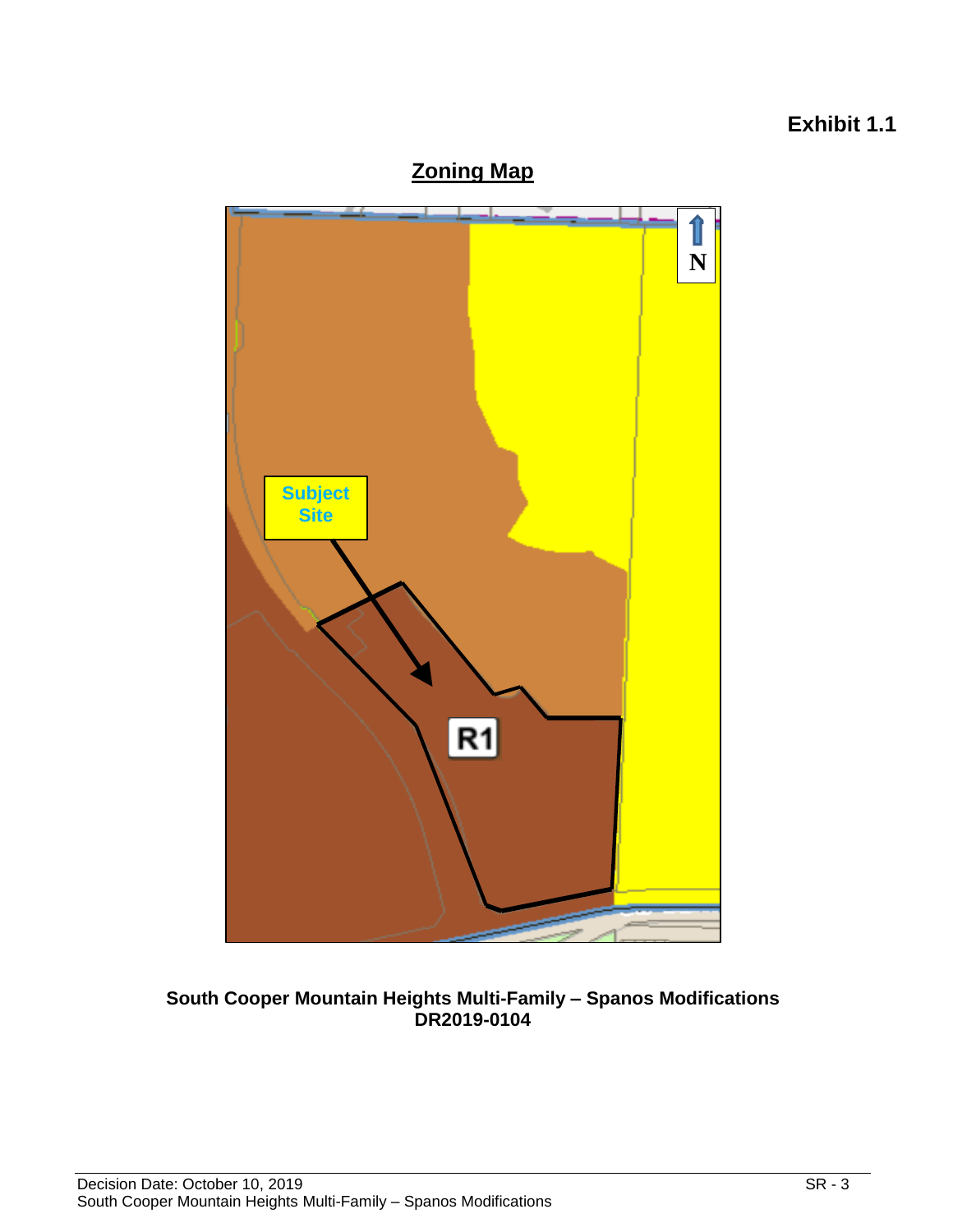**Exhibit 1.2**

# **Aerial Map**



**South Cooper Mountain Heights Multi-Family – Spanos Modifications DR2019-0104**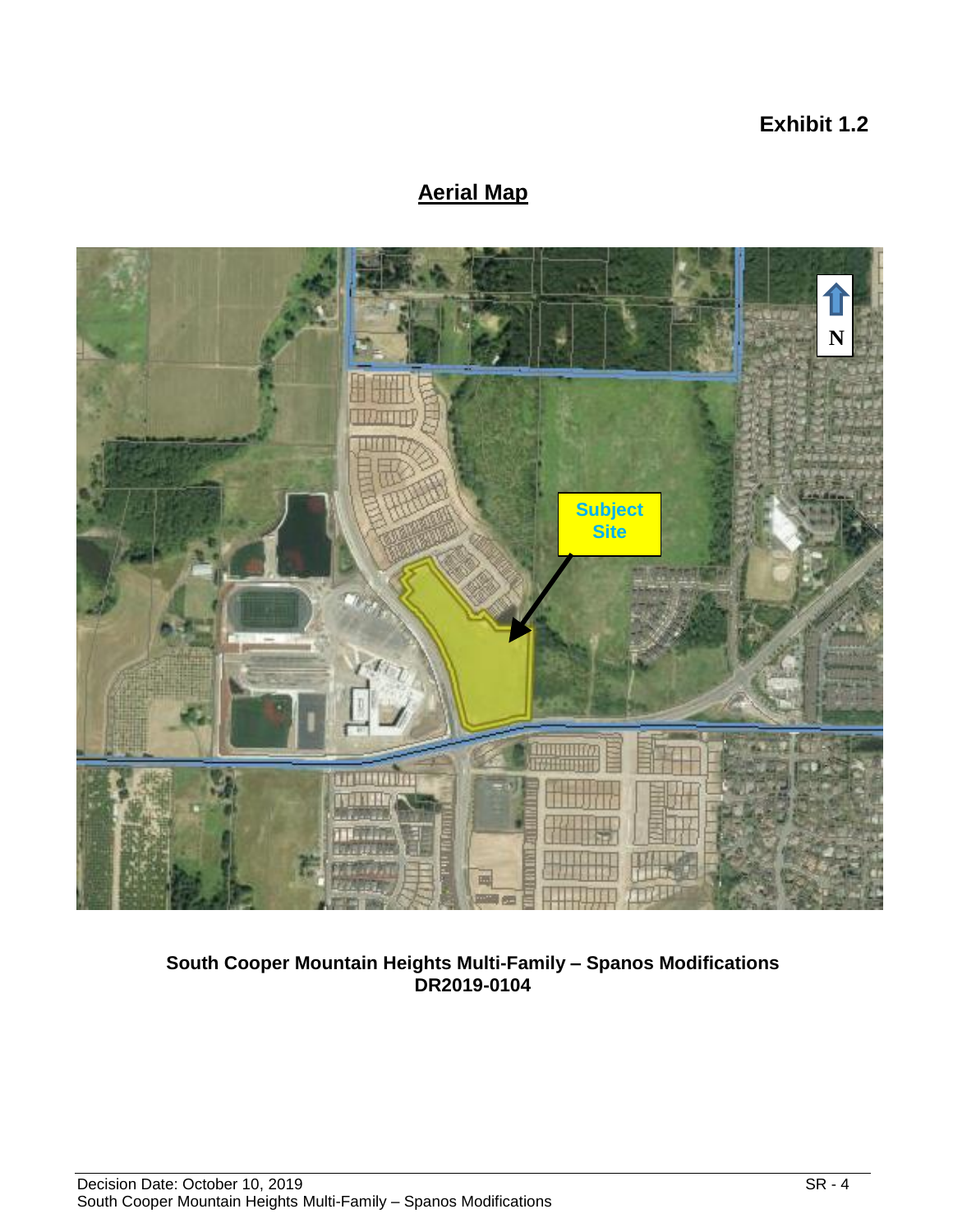# **BACKGROUND FACTS**

# **Key Application Dates**

| <b>Application</b> | <b>Submittal Date</b> | <b>Deemed</b><br><b>Complete</b> | <b>120-Day</b>  | $365$ -Day*        |
|--------------------|-----------------------|----------------------------------|-----------------|--------------------|
| DR2019-0104        | July 9, 2019          | September 11, 2019               | January 9, 2020 | September 10, 2020 |

\*Pursuant to Section 50.25.8 of the Development Code this is the latest date, without a continuance, by which a final written decision on the proposal can be made.

# **Existing Conditions Table**

| <b>Zoning</b>                  | Urban High Density Residential (R1)                                     |                                   |  |
|--------------------------------|-------------------------------------------------------------------------|-----------------------------------|--|
|                                |                                                                         |                                   |  |
| <b>Current</b>                 | The site is approved for 283 multi-family units through previous Design |                                   |  |
| <b>Development</b>             | Review and PUD approvals with a second lot for additional multi-family  |                                   |  |
|                                | development.                                                            |                                   |  |
| Site Size &<br><b>Location</b> | $±11$ Acres                                                             |                                   |  |
| <b>NAC</b>                     | <b>Neighbors Southwest</b>                                              |                                   |  |
| <b>Surrounding</b>             | Zoning:                                                                 | Uses:                             |  |
| <b>Uses</b>                    | North: Urban Medium Density (R2)                                        | North: Residential                |  |
|                                | South: City of Tigard – Residential (R-25)<br>Medium High Density)      | South: Residential                |  |
|                                | Urban Standard Density (R5)<br>East:                                    | East: Residential                 |  |
|                                | West: Urban High Density (R1)                                           | West: Mountainside High<br>School |  |
|                                |                                                                         |                                   |  |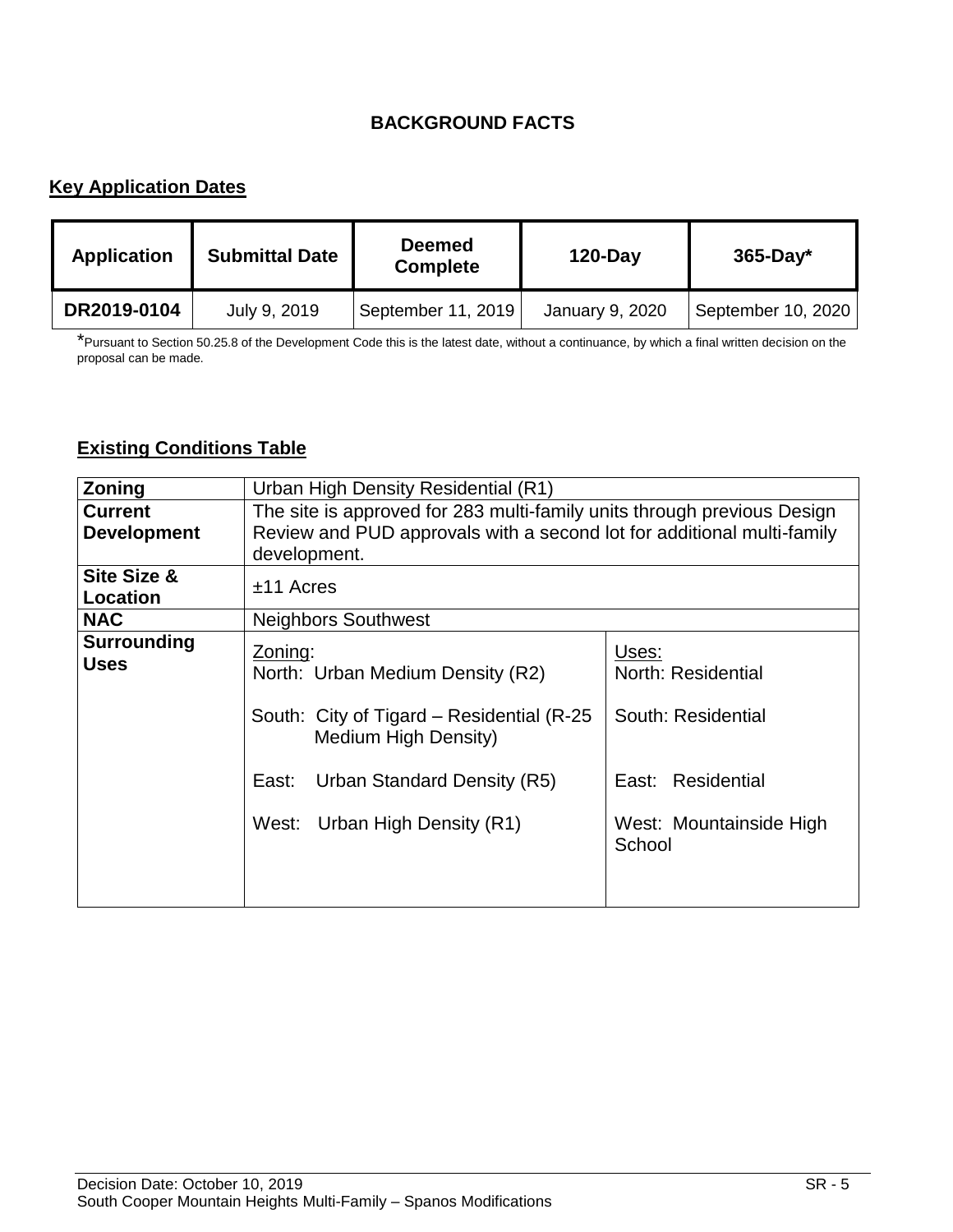# **Subject Site History**

The subject site is part of the South Cooper Mountain Heights PUD. The South Cooper Mountain Heights PUD received Planning Commission approval on February 3, 2016 for the construction of 721 dwelling units to be constructed in five (5) Phases. The project, as approved included a mix of housing types, ranging from single-family detached (271 units), to single-family attached (110 townhomes), and multi-family (340 apartment) units. Land Use Applications: CU2015-0006 / DR2015-0071 / LD2015-0013 / TP2015-0008 / ZMA2015-0006 (South Cooper Mountain Heights PUD)

On December 8, 2017 A Design Review Three was approved for the multi-family portion of the development (Phase 5) of the PUD, which included seven (7) multi-family residential apartment buildings, and one (1) clubhouse, each approximately 2-5 stories, and the clubhouse proposed at one (1) story. A total of 340 dwelling (apartment) units were approved, in addition to various open space amenities, a community trail adjacent to the resource area to the east, a multi-use pathway to the north along Street F, and parking intended for vehicles and bicycles. Land Use Application: DR2017-0094 (South Copper Mountain Heights Multi-Family).

On March 16, 2018 Modifications to the approved South Cooper Mountain Heights PUD were approved by the Planning Commission. The proposal included entirely new updated conditions of approval for the PUD to reflect changes in proposed phases and the addition of units to the single family portions of the development. Land Use Applications: CU2017-0005 / LD2017-0006 / LD2017-0014 / TP2017-0011 (South Cooper Mountain Heights PUD Modifications).

On July 19, 2018 A Design Review Three and Director's Interpretation for Phase 5 of the South Cooper Mountain Heights PUD was approved to lower the required density to 310 units and modify the propose building designs. Land Use Applications: DR2018-0061 / DI2018-0002 (South Cooper Mountain Heights Multi-Family Heights Modifications).

On May 13, 2019 a Design Review Three, Preliminary Partition, and Modification of a Decision application were approved for South Cooper Mountain Heights Multi-Family Spanos was approved for a new layout and design of the multi-family portion of the SCM Heights PUD. This proposal included construction of 283 multi-family units and the creation of a second parcel to allow the construction of the remaining 27 unit in the future. Land Use Application: DR2018-0165 / LD2018-0039 / LD2018-0040 (South Cooper Mountain Heights Multi-family – Spanos).

# **Project Overview**

The applicant, A.G. Spanos Companies, proposes to modify a previously approved new multifamily development (a portion of Phase 5 of South Cooper Mountain Heights PUD) to reduce the number of units by 14 from 283 to 269 with the addition of a small parking lot between buildings 3 and 4. The scope of this Design Review Two is limited to the removal of 14 units from buildings 3 and 4 and the addition of the parking area and associated improvements.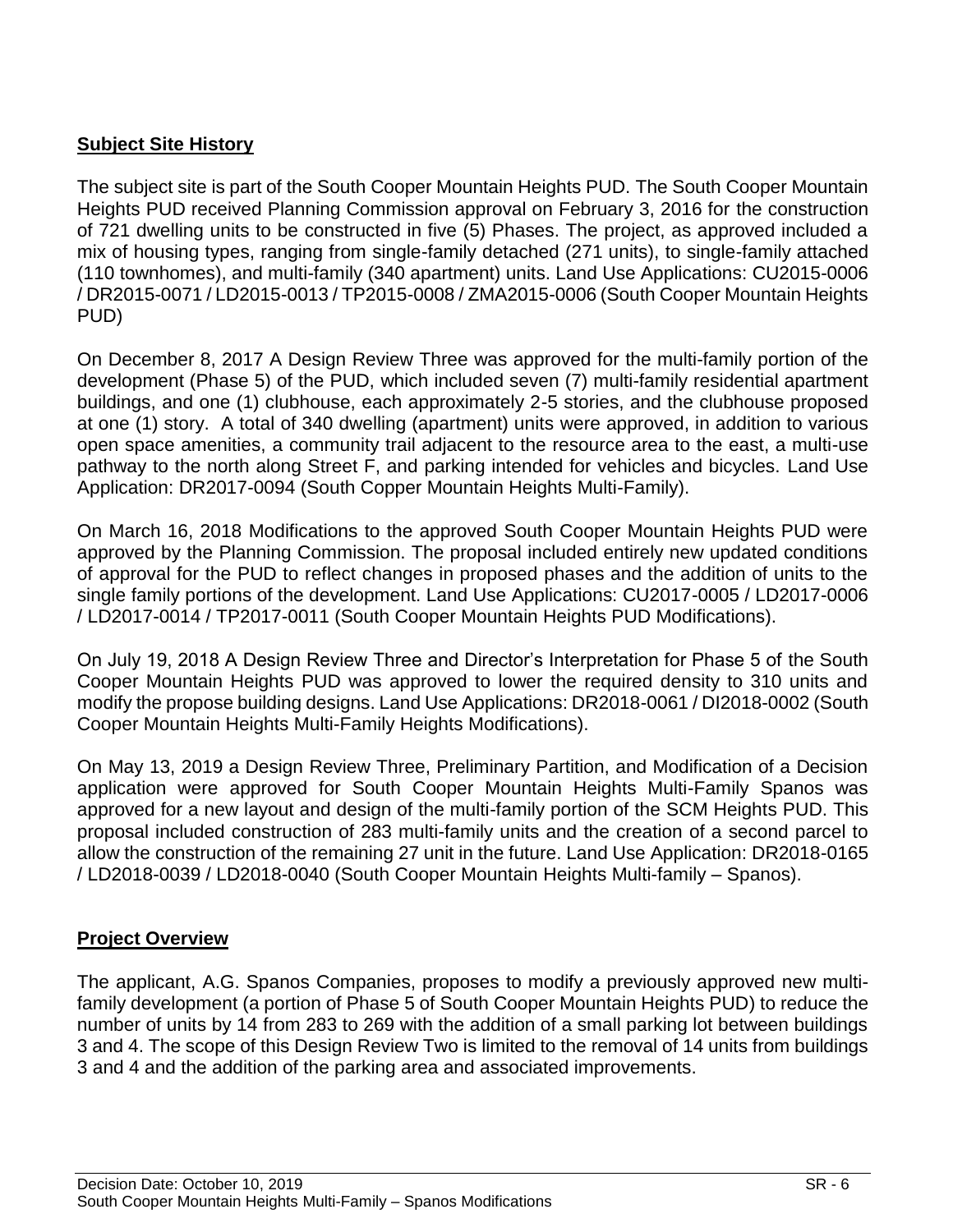# **FACILITIES REVIEW COMMITTEE TECHNICAL REVIEW AND RECOMMENDATIONS South Cooper Mountain Heights Multi-Family-Spanos DR2018-0165 / LD2018-0039 / LD2018-0040**

#### **Section 40.03 Facilities Review Committee:**

The Facilities Review Committee has conducted a technical review of the application, in accordance with the criteria contained in Section 40.03 of the Development Code. The Committee's findings and recommended conditions of approval are provided to the decisionmaking authority. As they will appear in the Staff Report, the Facilities Review Conditions may be re-numbered and placed in different order.

The decision-making authority will determine whether the application, as presented, meets the Facilities Review approval criteria for the subject application and may choose to adopt, not adopt, or modify the Committee's findings below.

#### **The Facilities Review Committee Criteria for Approval will be reviewed for all criteria that are applicable to the submitted applications as identified below:**

 **All twelve (12) criteria are applicable to the submitted Design Review Two application as proposed.**

#### **Proposal**

The applicant proposes to revise an approved development to shorten the length of two buildings by reducing the number of proposed dwelling units from 283 to 269, and adding a small parking lot. Limited site and landscaping changes are proposed.

#### *A. All critical facilities and services related to the development have, or can be improved to have, adequate capacity to serve the proposed development at the time of its completion.*

Chapter 90 of the Development Code defines "critical facilities" to be services that include public water, public sanitary sewer, storm water drainage and retention, transportation, and fire protection. The Committee finds that the proposal includes necessary on-site and off-site connections and improvements to public water, public sanitary sewer and storm water drainage facilities.

The applicant proposes to revise an approved development to shorten the length of two buildings by reducing the number of proposed dwelling units from 283 to 269, and adding a small parking lot. Limited site and landscaping changes are proposed. All other previously approved buildings and site improvements are to remain unchanged. All conditions of approval from DR2018-0165 / LD2018-0039 / LD2018-0040 remain in effect.

#### *Public Water, Sanitary Sewer and Storm*

The applicant is not proposing to modify any proposed public water, sanitary, or storm facilities. All conditions of approval from DR2018-0165 / LD2018-0039 / LD2018-0040 remain in effect.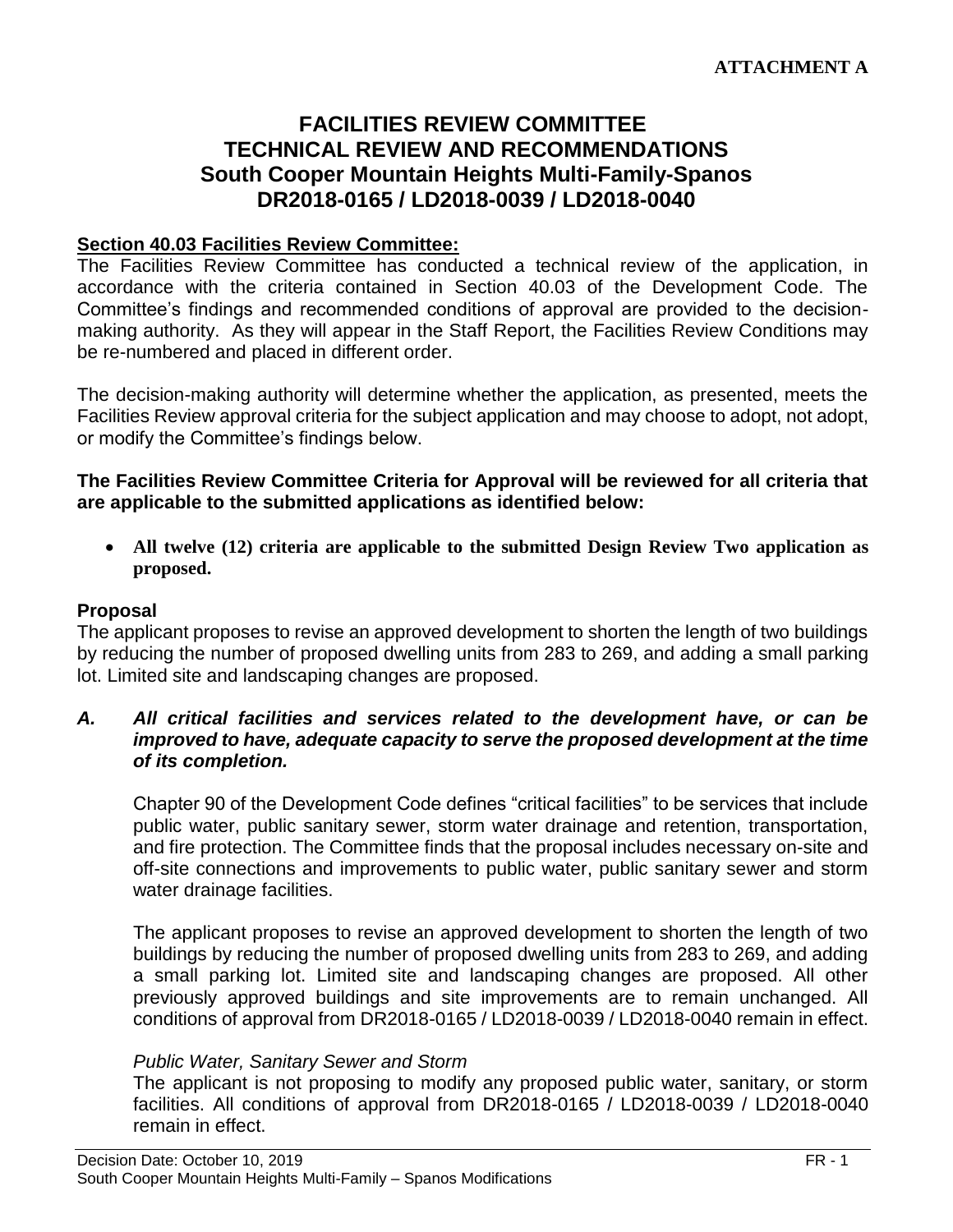# *Transportation*

The multifamily portion of the South Cooper Mountain Heights PUD is bordered by SW 175<sup>th</sup> Avenue on the west and SW Scholls Ferry Road on the south, both of which are Arterial Streets under the operational and maintenance jurisdiction of Washington County. Access to the site is from SW 172<sup>nd</sup> Terrace. An emergency vehicle only connection is provided to SW 175th Avenue which is not available for public vehicular access. Bicycle and pedestrian connections are provided to and through the site as well as along the northsouth trail to the east, adjacent to the natural resource area. The applicant's proposal will not increase anticipated vehicular trips to the site. The PUD approval which anticipated 340 dwelling units on the multi-family site and currently only 269 are proposed, therefore not TIA is required.

# *Fire Protection*

Fire protection will be provided to the site by Tualatin Valley Fire and Rescue (TVF&R). TVF&R has reviewed the proposal and provided conditions of approval specific to this modification request. Staff recommends a condition of approval that the applicant comply with the requirements of TVF&R SPL #2019-0010.

With the recommended conditions of approval, the Committee finds that the proposal will provide the fire-related critical facilities necessary for the proposed development and that those facilities will have adequate capacity to serve the development at the time of its completion.

## **Therefore, the Committee finds that, by meeting the conditions of approval, the proposal meets this criterion.**

*B. Essential facilities and services are available, or can be made available, with adequate capacity to serve the development prior to occupancy. In lieu of providing essential facilities and services, a specific plan may be approved if it adequately demonstrates that essential facilities, services, or both will be provided to serve the proposed development within five years of occupancy.*

Chapter 90 of the Development Code defines "essential facilities" to be services that include schools, transit improvements, police protection, and pedestrian and bicycle facilities in the public right-of-way.

# *Schools*

The proposed development is within the Beaverton School District (BSD) boundaries and will be served by Scholls Heights Elementary School (16400 SW Loon Drive); Conestoga Middle School (12250 SW Conestoga Drive), and Mountainside High School (SW Scholls Ferry and SW 175<sup>th</sup> Avenue).

At the time of original application review for the South Cooper Mountain Heights PUD, a Service Provider Letter (dated July 30, 2015), was provided to staff by the BSD which addressed the anticipated impacts of the proposed PUD, including the multi-family portion of Phase 5 on the designated schools. Staff anticipates the number of students to be less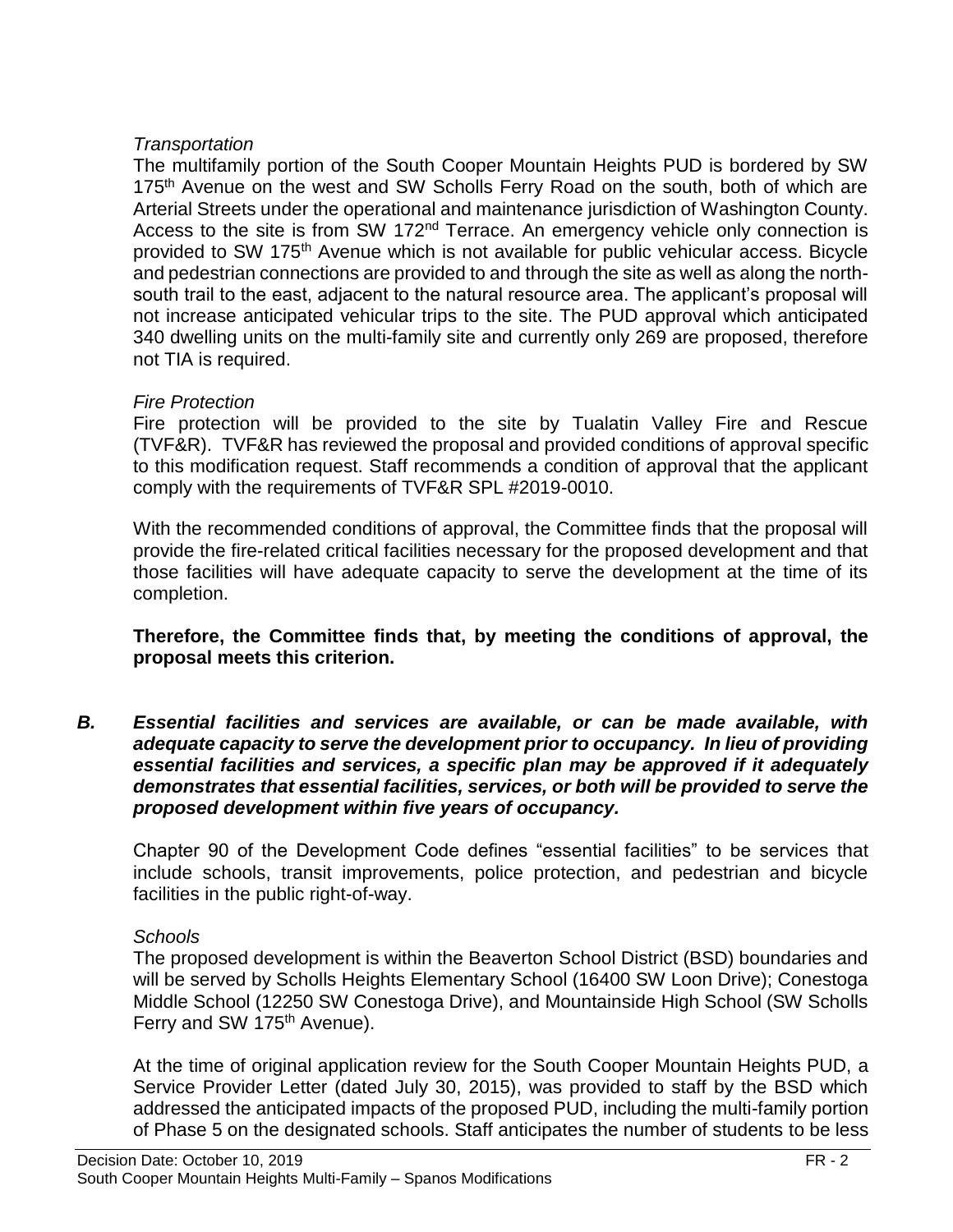as a result of the proposed modifications to Phase 5, where the applicant proposes reducing the number of units from the originally approved 340 to 310 units. Subsequently the SCM Heights Multi-Family Spanos project was approved with 283 units (269 units are currently proposed with this modification to phase 5). The reduction in units proposed at this time is consistent with the July 30, 2015 SPL provided by Beaverton School District.

## *Parks*

The site will be served by the Tualatin Hills Park and Recreation District (THPRD). The entire PUD site was annexed to THPRD in 2015, including the subject multi-family site. The PUD has identified a 2.7 acre Neighborhood Park site to the east of the subject multifamily project site.

# *Transit Improvements*

Currently the site is not served by transit. The nearest bus stop is the South Beaverton Express, Line 92 (approximately 1.2 miles away) which stops at the intersection of SW Teal Boulevard/SW Scholls Ferry Road/SW Horizon Boulevard. Line 62 stops at SW Murray Boulevard and SW Scholls Ferry Road, and is a bit further to the east than Line 92.

# *Pedestrian and Bicycle Facilities*

The applicant proposes to expand the pedestrian plaza between buildings 3 and 4 and add a parking lot adjacent to the pedestrian plaza with 18 additional parking spaces. The remaining pedestrian and bicycle facilities remain unchanged.

#### *Police*

The City of Beaverton Police will continue to serve the development site.

# *Open Space*

The applicant does not proposed to modify the proposed open space or open space conditions.

In summary of the above, the Committee finds that the proposed development will provide the required essential facilities, as conditioned.

## **Therefore, the Committee finds that by meeting the conditions of approval, the proposal meets the criterion.**

#### *C. The proposal is consistent with all applicable provisions of Chapter 20 (Land Uses) unless the applicable provisions are modified by means of one or more applications which shall be already approved or which shall be considered concurrently with the subject proposal.*

Staff cites the Code Conformance Analysis chart below, which evaluates the project as it relates the applicable Code requirements of Chapter 20 for the Urban High Density (R1) zone as applicable to the above-mentioned criteria. As demonstrated on the chart, the development proposal meets all applicable standards of the proposed zone.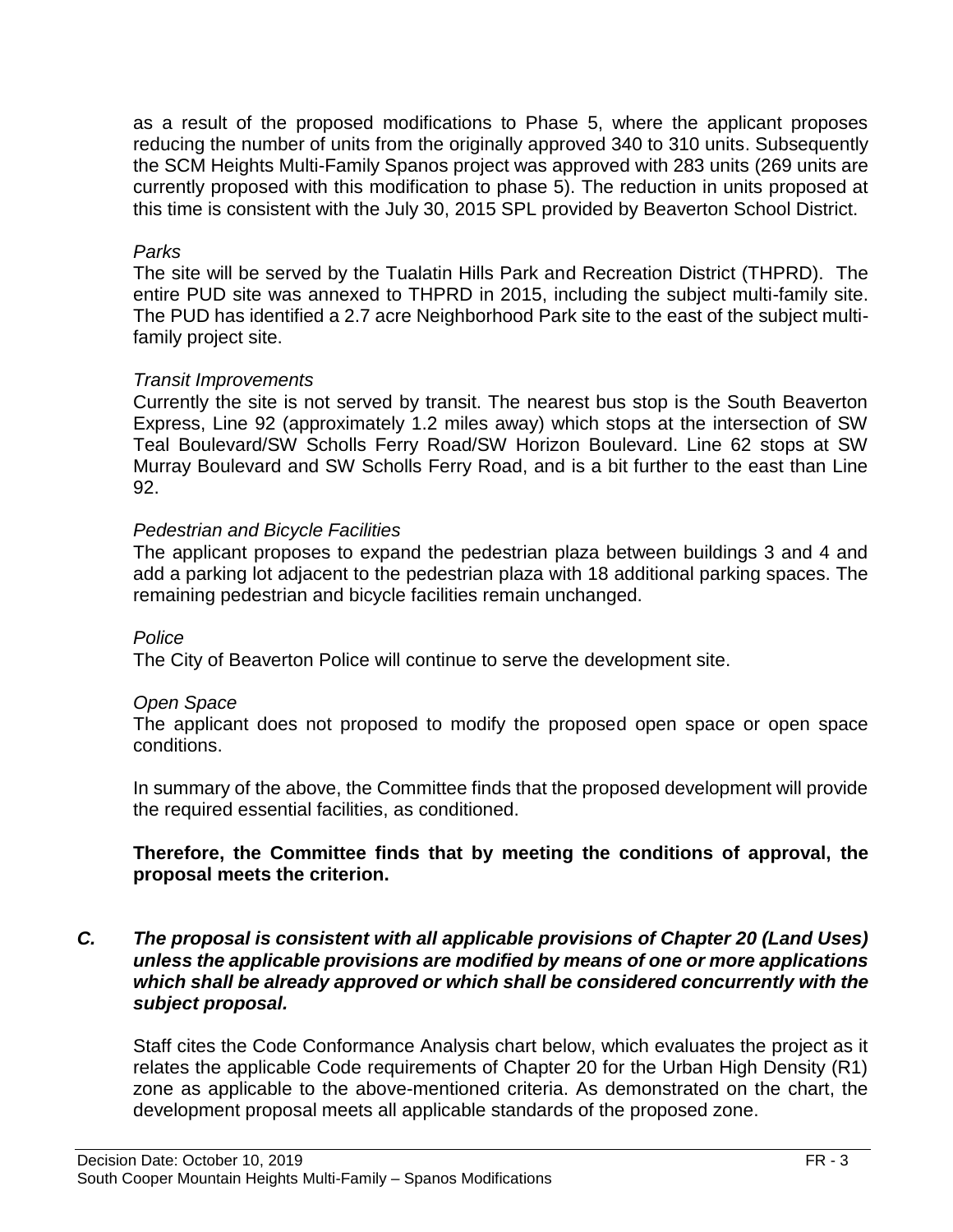# **Therefore, the Committee finds that the proposal meets the criterion.**

*D. The proposed development is consistent with all applicable provisions of Chapter 60 (Special Regulations) and all improvements, dedications, or both, as required by the applicable provisions of Chapter 60 (Special Regulations), are provided or can be provided in rough proportion to the identified impact(s) of the proposal.*

Staff cites the Code Conformance Analysis chart below, which evaluates the proposal as it relates the applicable Code requirements of Chapter 60 in response to the abovementioned criteria.

## *…Off-Street Parking (Section 60.30)*

Attached Dwellings have a minimum of 1.25 to 1.75 spaces per unit, depending on the number of bedrooms. There are 174 one (1) bedroom units  $(1.25 \times 174 = 217.5 \text{ spaces})$ , 80 two (2) bedroom units (1.5 x 80 = 120 spaces), and 15 three (3) bedroom units (1.75 x 15 = 26.25 spaces) for a total of 364 required parking spaces. The applicant states that a total of 394 standard parking spaces are provided. In addition 54 spaces are provided which are either compact or parallel along the private drives on the site. The applicant is also providing for bicycle parking, both long-term and short-term. Long-term is proposed to accommodate 269 bicycles (1 per dwelling unit) within each unit and in addition 250 spaces are provided in bike rooms throughout the site. Short term bike parking is required at a ratio of 1 bike parking space per 20 dwelling units, for a total of 14 required short term bicycle parking spaces. The applicant proposes to accommodate 14 short term bicycle parking spaces on site.

#### *Transportation Facilities (Section 60.55)*

The proposed multi-family development is consistent with the assumptions made in the 2015 Traffic Impact Analyses. The mitigation measures required by the initial approval of the larger South Cooper Mountain Heights PUD development remain in effect. Therefore, the applicant, by meeting the conditions of approval associated with this application and with those associated with the larger PUD, will meet the City's requirements for transportation facilities.

The streets generally provide for safe and efficient circulation and access for motor vehicles, bicycles, and pedestrians. Bicycle and pedestrian connections generally provide for safe and efficient circulation and access for bicycles and pedestrians. Specific findings for this development proposal are provided below under the responses for Section 40.03.F. and G.

**Therefore, the Committee finds that the proposal meets the criterion.**

*E. Adequate means are provided or can be provided to ensure continued periodic maintenance and necessary normal replacement of the following private common facilities and areas, as applicable: drainage ditches, roads and other improved rights-of-way, structures, recreation facilities, landscaping, fill and excavation*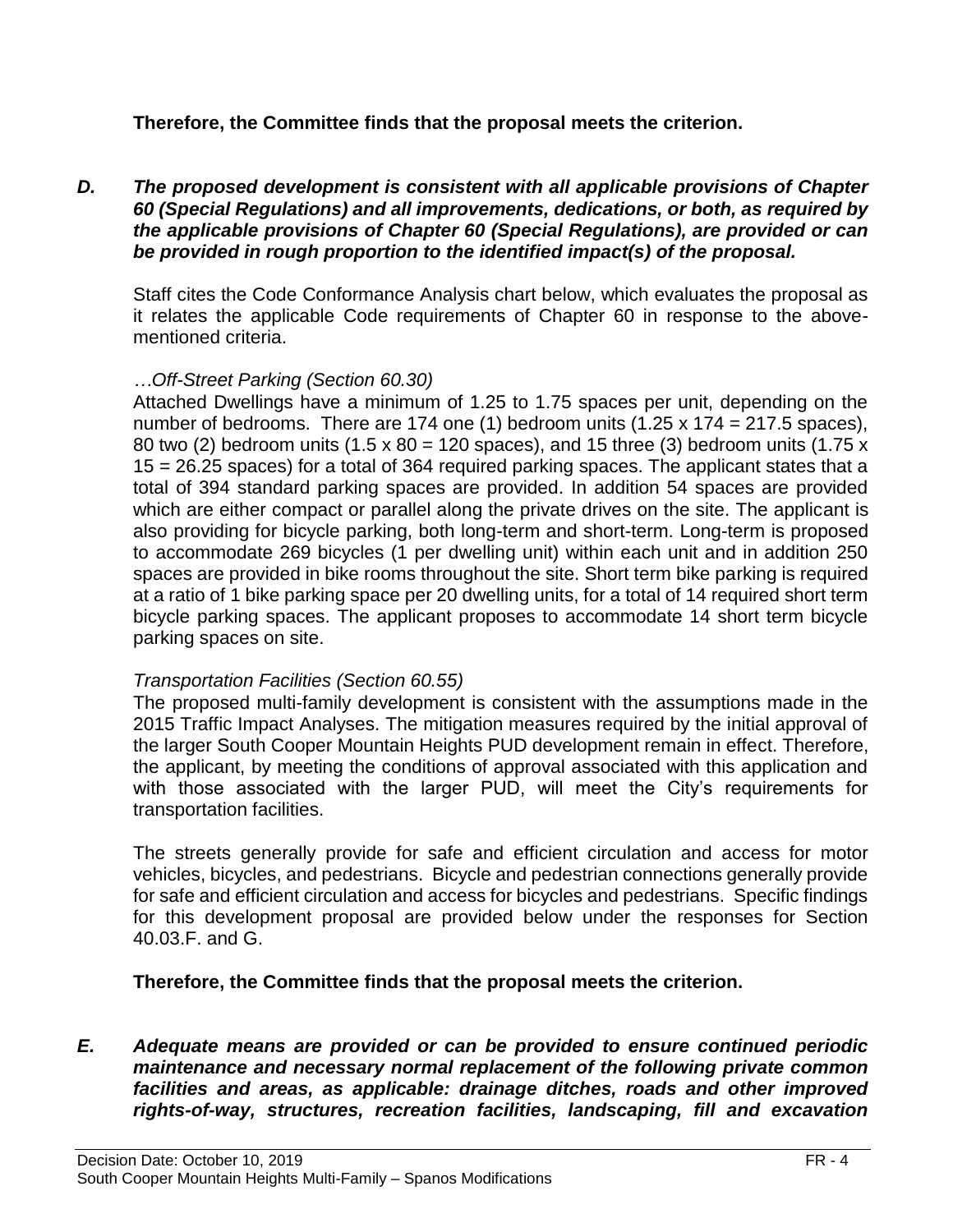#### *areas, screening and fencing, ground cover, garbage and recycling storage areas and other facilities not subject to maintenance by the City or other public agency.*

The applicant states that a property management company will be employed by the owner or owners of the proposed multifamily buildings and will be responsible for the continued maintenance of the private common facilities. Staff finds that the proposal as designed would allow for adequate maintenance of the proposed common facilities.

### **Therefore, the Committee finds that the proposal meets the criterion.**

## *F. There are safe and efficient vehicular and pedestrian circulation patterns within the boundaries of the development.*

The applicant proposes to expand the pedestrian plaza between buildings 3 and 4 and add a parking lot adjacent to the pedestrian plaza with 18 additional parking spaces. The remaining pedestrian and bicycle facilities remain unchanged. The applicant does not propose to modify the existing vehicular circulations systems on the site beyond adding the additional parking area which is accessed off the main vehicular drive.

Staff finds that the proposed vehicular and pedestrian circulation systems within the proposed development are safe and efficient.

### **Therefore, the Committee finds that the proposal meets the criterion.**

# *G. The development's on-site vehicular and pedestrian circulation systems connect to the surrounding circulation systems in a safe, efficient, and direct manner.*

The applicant's plans show that no modifications are proposed to the approved vehicular, pedestrian, or bicycle connections to the surrounding street system.

Staff finds that the proposed vehicular and pedestrian circulation systems connect in a safe, efficient, and direct manner.

#### **Therefore, the Committee finds that the proposal meets the criterion.**

## *H. Structures and public facilities serving the development site are designed in accordance with adopted City codes and standards and provide adequate fire protection, including, but not limited to, fire flow.*

Fire protection will be provided by Tualatin Valley Fire & Rescue (TVF&R) Department. Preliminary comments and conditions of approval have been received from Tualatin Valley Fire and Rescue District (TVF&R), which are incorporated herein.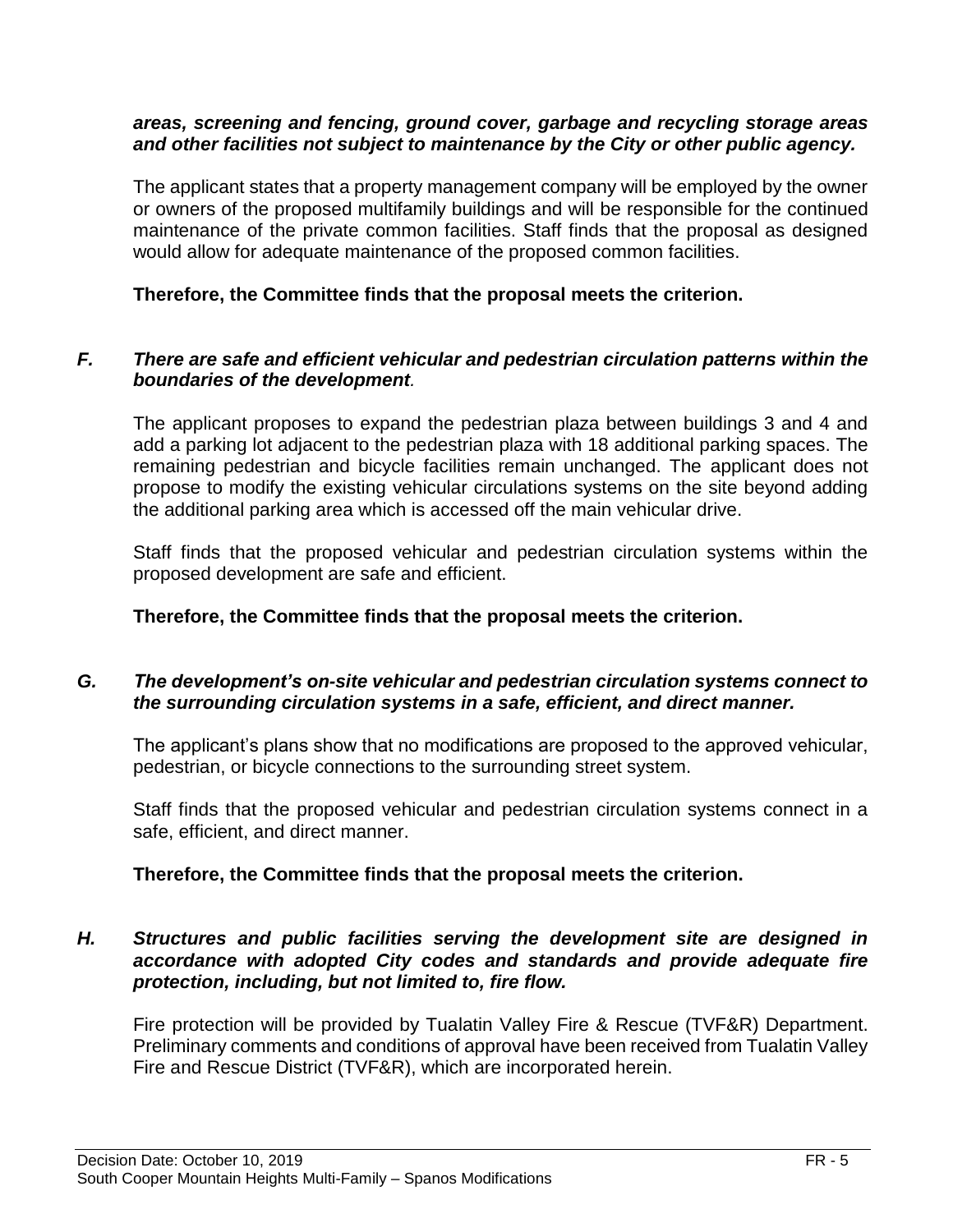All building permits will be issued by the City of Beaverton Building Division of the Community Development Department and must comply with State of Oregon Building Code(s) and codes published by the International Code Council, as applicable.

The Committee concludes that, subject to meeting the conditions of approval, the site can be designed in accordance with City codes and standards and provide adequate fire protection.

**Therefore, the Committee finds that by meeting the conditions of approval, the proposal meets the criterion.** 

*I.* **Structures and public facilities serving the development site are designed in accordance with adopted City codes and standards and provide adequate protection from hazardous conditions due to inadequate, substandard or illdesigned development.**

The applicant states that all streets and public facilities are designed in accordance with the City of Beaverton's Engineering Design Manual (EDM), and thus should provide protection from crime, accident and hazardous conditions. All proposed sidewalks and walkways will be adequately lighted to meet the minimum applicable Design Standards as a Condition of Approval.

The Committee finds that review of the construction documents at the building and site development permit stages will ensure protection from hazardous conditions due to inadequate, substandard or ill-designed development.

**Therefore, the Committee finds that by meeting the conditions of approval, the proposal meets the criterion.** 

*J. Grading and contouring of the development site is designed to accommodate the proposed use and to mitigate adverse effect(s) on neighboring properties, public right-of-way, surface drainage, water storage facilities, and the public storm drainage system.*

Site grading is subject to the standards of Section 60.15.10 of the Development Code. Grading for new streets must meet the applicable standards of Chapter II Streets, Chapter VII Bicycle and Pedestrian Facilities, and Chapter VII Standard Drawings of the Engineering Design Manual (EDM).

The applicant does not propose any additional grading or contouring outside the previously approved building area which would have an adverse impact on adjacent or public properties or systems.

#### **Therefore, the Committee finds the proposal meets the criterion.**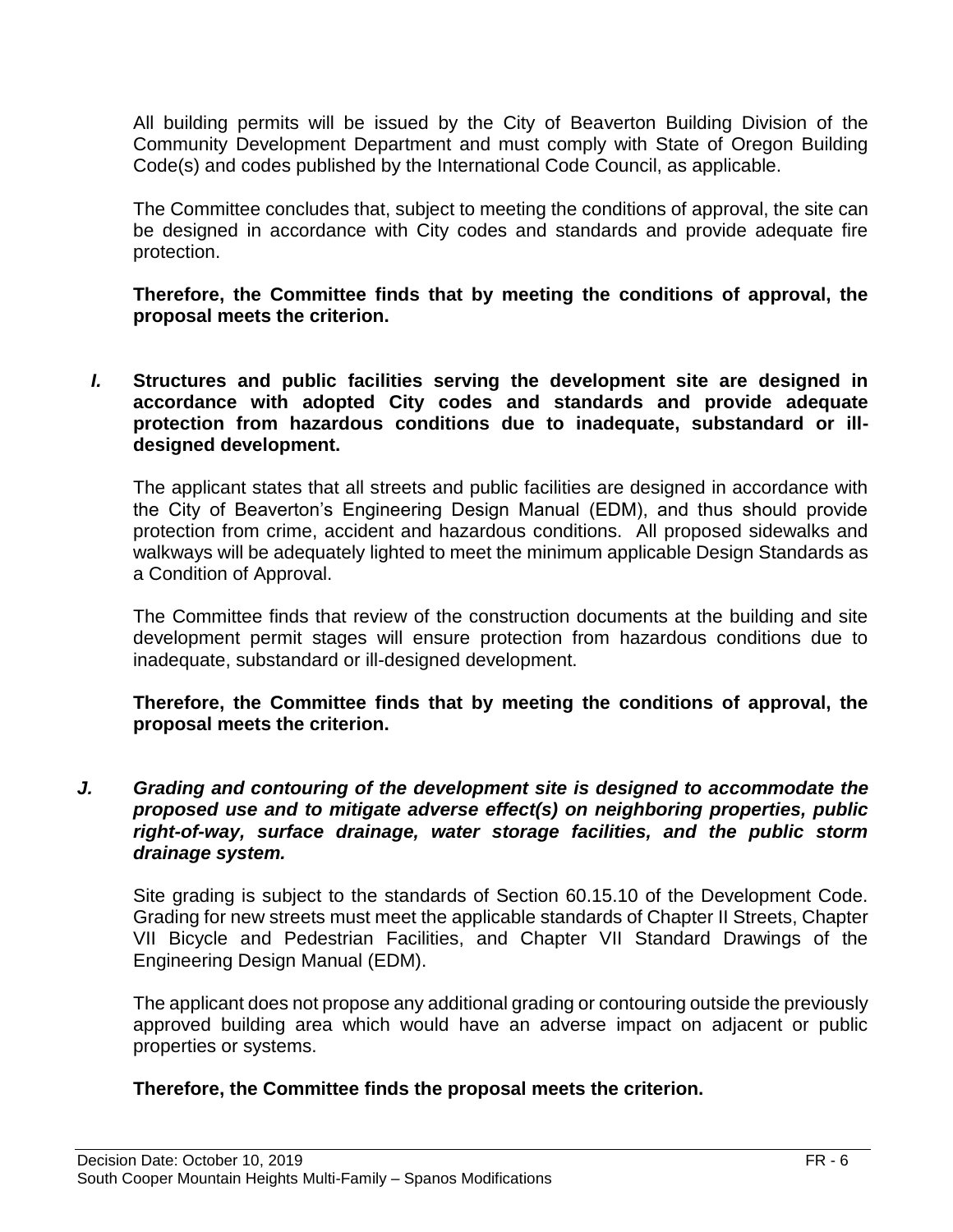#### *K. Access and facilities for physically handicapped people are incorporated into the development site and building design, with particular attention to providing continuous, uninterrupted access routes.*

The applicant will be required to meet all applicable accessibility standards of the International Building Code, Fire Code and other standards as required by the American Disabilities Act (ADA). Compliance with ADA requirements are reviewed at the time of Building Permit application. The applicant has indicated that the street network and facilities are designed in accordance with the EDM to provide accessibility as required. Any required on-site pedestrian routes will meet the standards of the American with Disabilities Act (ADA). ADA ramps will be provided within the development to facilitate accessible travel.

Conformance with the technical design standards for Code accessibility requirements are to be shown on the approved construction plans associated with Site Development and Building Permit approvals. Staff finds that review of the proposed plans at Site Development and Building Permit stages are sufficient to guarantee compliance with accessibility standards.

Therefore, the Committee finds that by meeting the conditions of approval, the site will be in conformance with ADA requirements.

## **Therefore, the Committee finds that the proposal meets the criterion for approval.**

#### *L. The proposal contains all applicable application submittal requirements as specified in Section 50.25.1 of the Development Code.*

The applicant submitted the application on July 9, 2019. Staff deemed the application complete on September 11, 2019. In review of the materials during the application review, the Committee finds that all applicable application submittal requirements, identified in Section 50.25.1 are contained within this proposal.

#### **Therefore, the Committee finds the proposal meets the criterion.**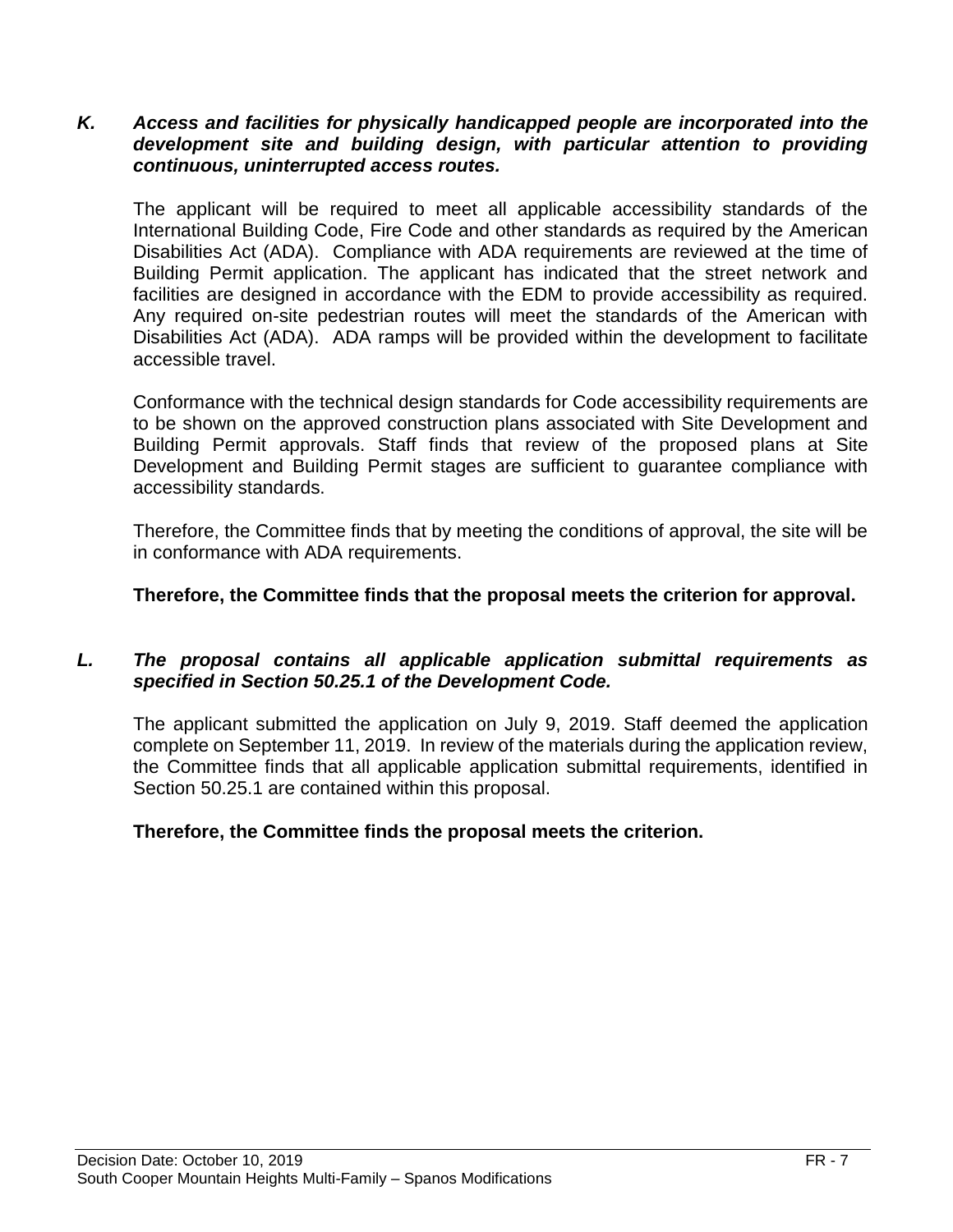# **Code Conformance Analysis Chapter 20 Use and Site Development Requirements**

| <b>CODE</b><br><b>STANDARD</b>    | <b>CODE REQUIREMENT</b>                                                     | <b>PROJECT PROPOSAL</b>                                                                                                                                                                                                                                                                                                                                                                                                                                                        | <b>MEETS</b><br>CODE? |
|-----------------------------------|-----------------------------------------------------------------------------|--------------------------------------------------------------------------------------------------------------------------------------------------------------------------------------------------------------------------------------------------------------------------------------------------------------------------------------------------------------------------------------------------------------------------------------------------------------------------------|-----------------------|
|                                   |                                                                             | <b>Development Code Section 20.05.20 (Uses)</b>                                                                                                                                                                                                                                                                                                                                                                                                                                |                       |
| R <sub>1</sub>                    | Permitted                                                                   | <b>Multifamily Dwellings</b>                                                                                                                                                                                                                                                                                                                                                                                                                                                   | <b>YES</b>            |
|                                   |                                                                             | Development Code Section 20.25.05 - Density Calculations                                                                                                                                                                                                                                                                                                                                                                                                                       |                       |
| Minimum<br>Residential<br>Density | Minimum Density: 310 units<br>Maximum Density: 502 units                    | The applicant proposes to currently<br>construct 269 units on the southern portion<br>of the development site and propose to<br>create separate parcel which can<br>accommodate, at minimum the additional<br>41 units required to meet minimum<br>density. The applicant has provided a plan<br>showing how the required 41 units,<br>associated parking and landscaping can<br>be accommodated on the northern parcel<br>which is not currently proposed for<br>development. | <b>YES</b><br>w/COA   |
|                                   |                                                                             | Development Code Section 20.05.15 (Site Development Standards)                                                                                                                                                                                                                                                                                                                                                                                                                 |                       |
| Minimum Lot<br>Area               | R1 - 1,000 sq. ft. / DU                                                     | Adjusted with approved PUD                                                                                                                                                                                                                                                                                                                                                                                                                                                     | <b>YES</b>            |
| Minimum Yard<br><b>Setbacks</b>   | Required:<br>Front Yard: 10 feet<br>Side Yard: 5 feet<br>Rear Yard: 15 feet | The applicant proposes an 105-foot front<br>yard setback from SW Scholls Ferry Road;<br>511 foot side setback from SW 175 <sup>th</sup><br>Avenue, and a 70 foot rear setback.                                                                                                                                                                                                                                                                                                 | <b>YES</b>            |
| Maximum<br><b>Building Height</b> | $R1 - 60$ feet                                                              | 59 feet 9 inches                                                                                                                                                                                                                                                                                                                                                                                                                                                               | <b>YES</b>            |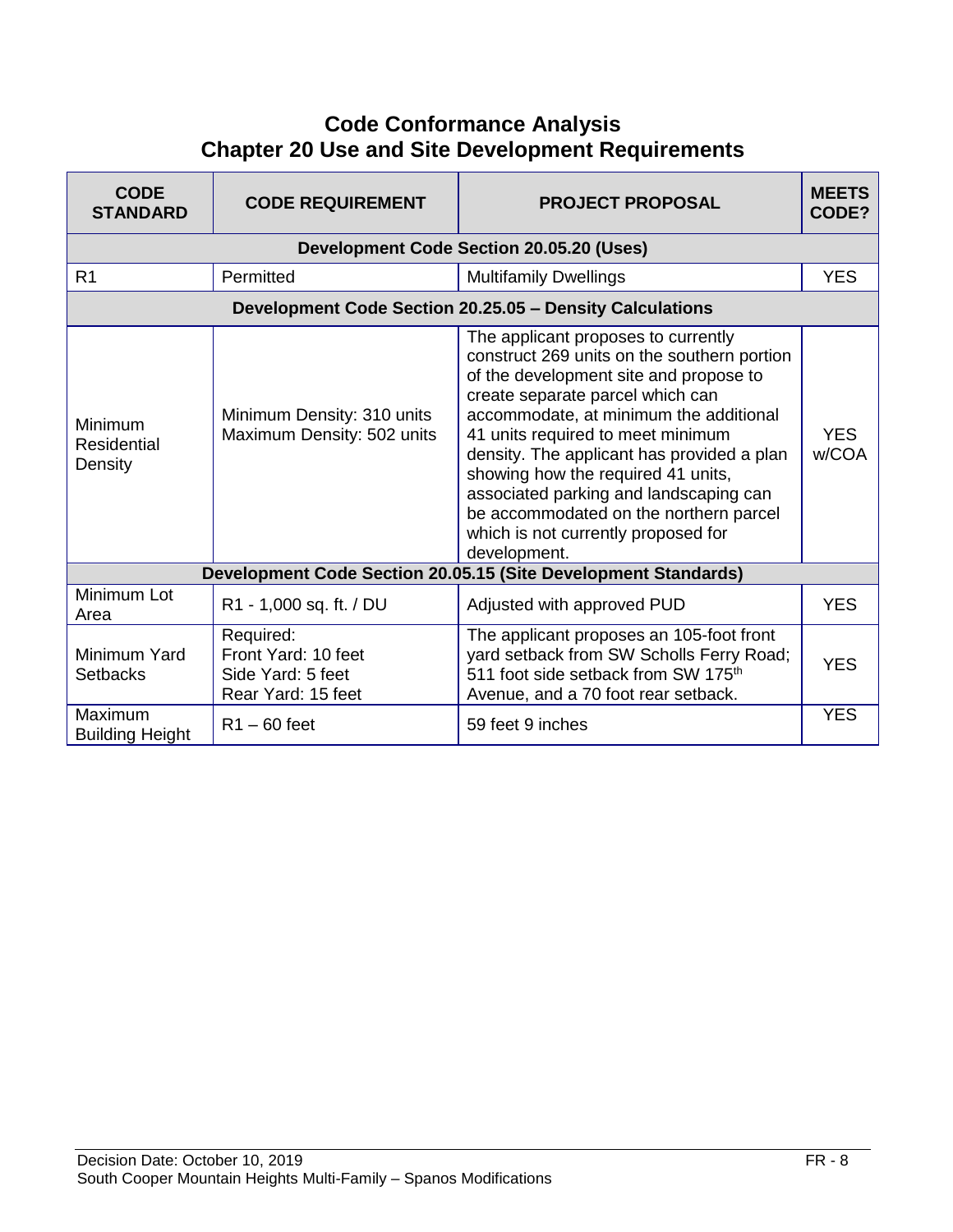# **Chapter 60 Special Requirements**

| <b>CODE</b><br><b>STANDARD</b>                                  | <b>CODE REQUIREMENT</b>                                                                                                                                                                            | <b>PROJECT PROPOSAL</b>                                                                                                                                                                                                                     | <b>MEETS</b><br>CODE? |  |
|-----------------------------------------------------------------|----------------------------------------------------------------------------------------------------------------------------------------------------------------------------------------------------|---------------------------------------------------------------------------------------------------------------------------------------------------------------------------------------------------------------------------------------------|-----------------------|--|
| <b>Development Code Section 60.05</b>                           |                                                                                                                                                                                                    |                                                                                                                                                                                                                                             |                       |  |
| Design Review Principles,<br><b>Standards, and Guidelines</b>   | Requirements for new<br>development and redevelopment.                                                                                                                                             | Design Review Standards and<br>Guidelines will be reviewed in<br>the Design Review portion of<br>the staff report.                                                                                                                          | See DR<br>Findings    |  |
|                                                                 | <b>Development Code Section 60.10</b>                                                                                                                                                              |                                                                                                                                                                                                                                             |                       |  |
| <b>Floodplain Regulations</b>                                   | Requirements for properties<br>located in floodplain, floodway, or<br>floodway fringe.                                                                                                             | The site is not located within a<br>Floodplain.                                                                                                                                                                                             | N/A                   |  |
|                                                                 | <b>Development Code Section 60.12</b>                                                                                                                                                              |                                                                                                                                                                                                                                             |                       |  |
| Habitat Friendly and Low Impact<br><b>Development Practices</b> | Optional program offering various<br>credits available for use of specific Impact Development credits<br>Habitat Friendly or Low Impact<br>Development techniques.                                 | No Habitat Friendly or Low<br>requested.                                                                                                                                                                                                    | N/A                   |  |
|                                                                 | <b>Development Code Section 60.30</b>                                                                                                                                                              |                                                                                                                                                                                                                                             |                       |  |
| Off-street motor<br>vehicle parking                             | Minimum: 364<br>Maximum: 503                                                                                                                                                                       | The applicant proposes 394<br>parking spaces, more than the<br>minimum and less than the<br>maximum.                                                                                                                                        | <b>YES</b>            |  |
| <b>Required Bicycle Parking</b>                                 | Short Term Spaces: 14<br>Long Term Spaces: 269                                                                                                                                                     | The applicant has provided<br>the required bicycle parking.                                                                                                                                                                                 | <b>YES</b>            |  |
|                                                                 | <b>Development Code Section 60.55</b>                                                                                                                                                              |                                                                                                                                                                                                                                             |                       |  |
| <b>Transportation Facilities</b>                                | Regulations pertaining to the<br>construction or reconstruction of<br>transportation facilities.                                                                                                   | <b>Refer to Facilities Review</b><br>Committee findings herein.                                                                                                                                                                             | <b>YES</b>            |  |
|                                                                 | <b>Development Code Section 60.60</b>                                                                                                                                                              |                                                                                                                                                                                                                                             |                       |  |
| Trees & Vegetation                                              | Regulations pertaining to the<br>removal and preservation of trees.                                                                                                                                | No Tree Plan application<br>submitted for the multi-family<br>site.                                                                                                                                                                         | N/A                   |  |
| <b>Development Code Section 60.65</b>                           |                                                                                                                                                                                                    |                                                                                                                                                                                                                                             |                       |  |
| Utility Undergrounding                                          | All existing overhead utilities and<br>any new utility service lines within<br>the project and along any existing<br>frontage, except high voltage lines<br>(>57kV) must be placed<br>underground. | The applicant indicates all<br>utilities will be placed<br>underground. To ensure the<br>proposal meets requirements<br>of this code section, staff<br>recommends a condition<br>requiring undergrounding<br>completion prior to occupancy. | <b>YES</b>            |  |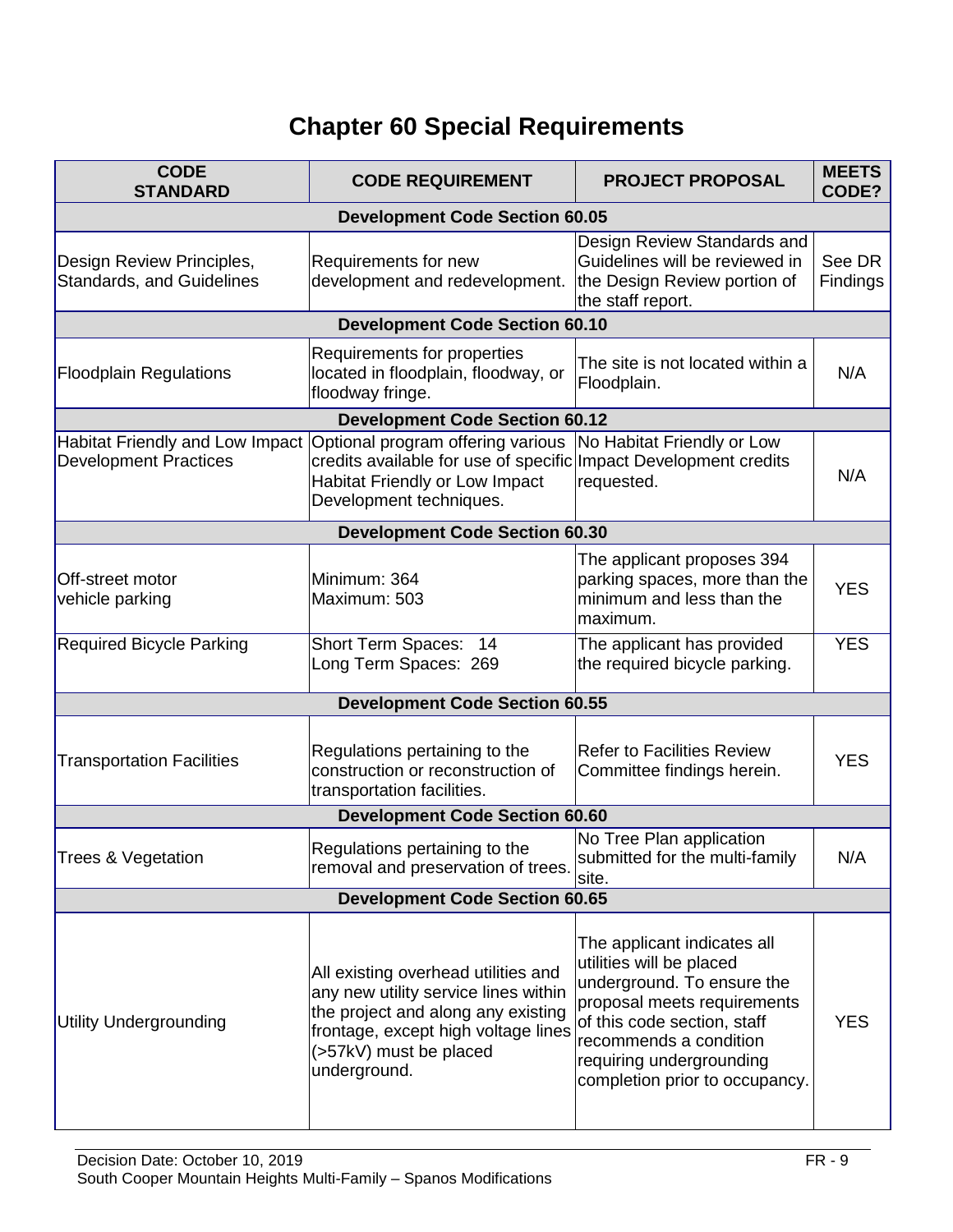|                               | <b>Development Code Section 60.67 Significant Natural Resources</b> |                                                                                                                                                                                                                                                                                                                     |            |  |
|-------------------------------|---------------------------------------------------------------------|---------------------------------------------------------------------------------------------------------------------------------------------------------------------------------------------------------------------------------------------------------------------------------------------------------------------|------------|--|
| Significant Natural Resources | Regulations pertaining to<br>Significant Natural Resources          | The applicant has provided a<br>natural resources study as<br>part of the overall PUD<br>approval, which includes the<br>Multi-Family portion. The<br>applicant will be required to<br>comply with the South Cooper<br>Mountain Plan, which<br>identifies natural resources in<br>the vicinity of the subject site. | <b>YES</b> |  |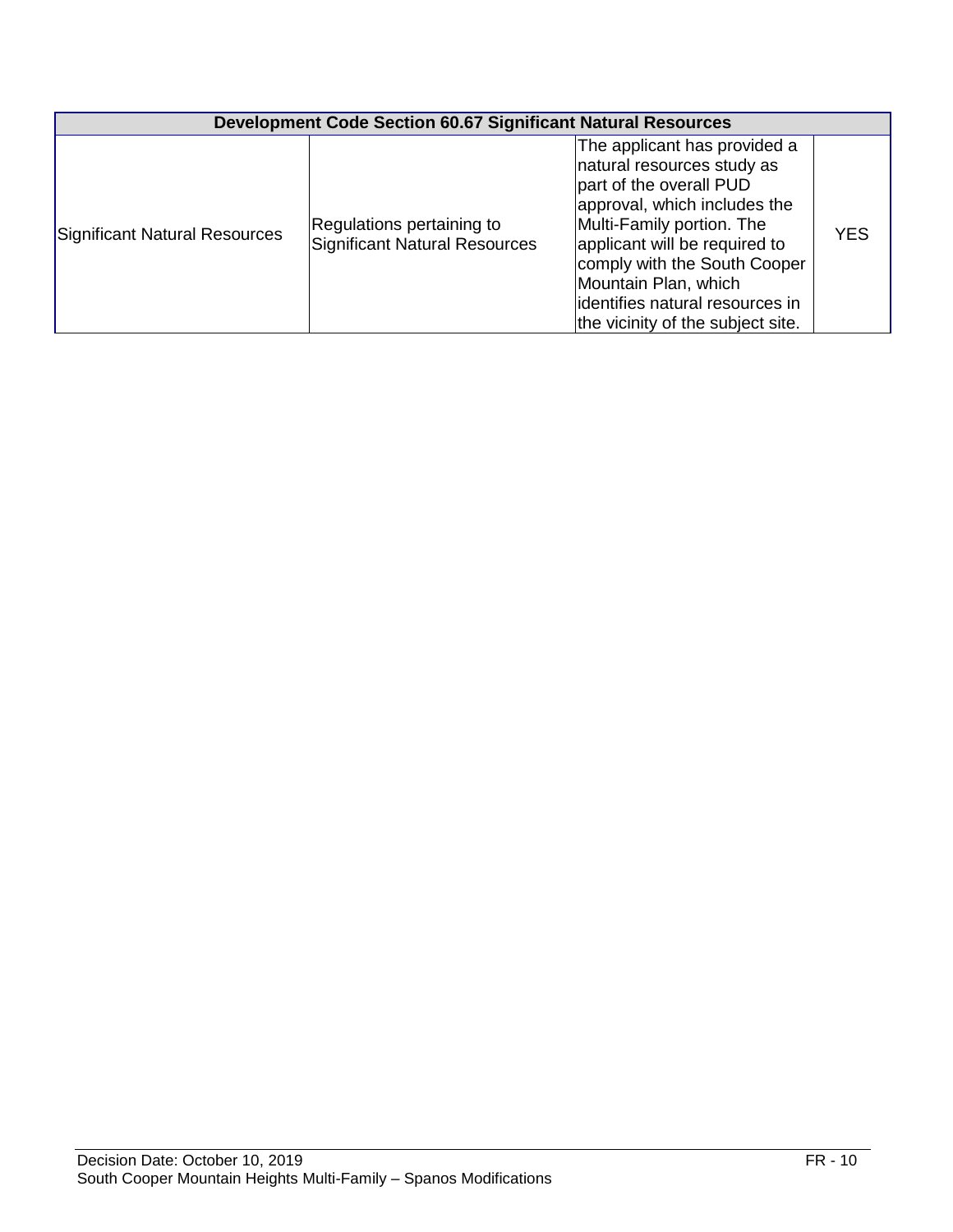#### **DR2019-0104 ANALYSIS AND FINDINGS FOR DESIGN REVIEW TWO APPROVAL**

#### **Section 40.03.1 Facilities Review Approval Criteria:**

*The applicant for development must establish that the application complies with all relevant standards in conformance with Section 50.25.1.B and all the following criteria have been met:* 

#### **Facilities Review Approval Criteria Section 40.03.1.A-L**

Staff has reviewed the applicable Facilities Review criteria in Attachment A to this report. Staff cites the findings presented in Attachment A in response to the Facilities Review approval criteria. As identified in Attachment A, above, the proposal meets Criteria A-L, and therefore meets the criterion for approval.

#### **Therefore, the Committee finds that the proposal meets the criteria.**

#### **Section 40.20.15.2.C Approval Criteria**

*In order to approve a Design Review Two application, the decision making authority shall make findings of fact based on evidence provided by the applicant demonstrating that all the following criteria are satisfied:*

#### *1. The proposal satisfies the threshold requirements for a Design Review Two application.*

The applicant proposes to reduce the number of proposed dwelling units from 283 to 269 and provide an additional 18 parking spaces in a new parking lot between buildings 3 and 4. Therefore, this proposal meets Threshold 7, below, and is subject to Design Review Two application review.

*Any new or change to existing on-site vehicular parking, maneuvering, and circulation area which adds paving or parking spaces.*

#### **Therefore, staff finds that the proposal meets the criterion for approval.**

*2. All City application fees related to the application under consideration by the decision making authority have been submitted.*

The applicant paid the required associated fee for a Design Review Two application.

**Therefore, staff finds that the proposal meets the criterion for approval.**

#### *3. The proposal contains all applicable application submittal requirements as specified in Section 50.25.1 of the Development Code.*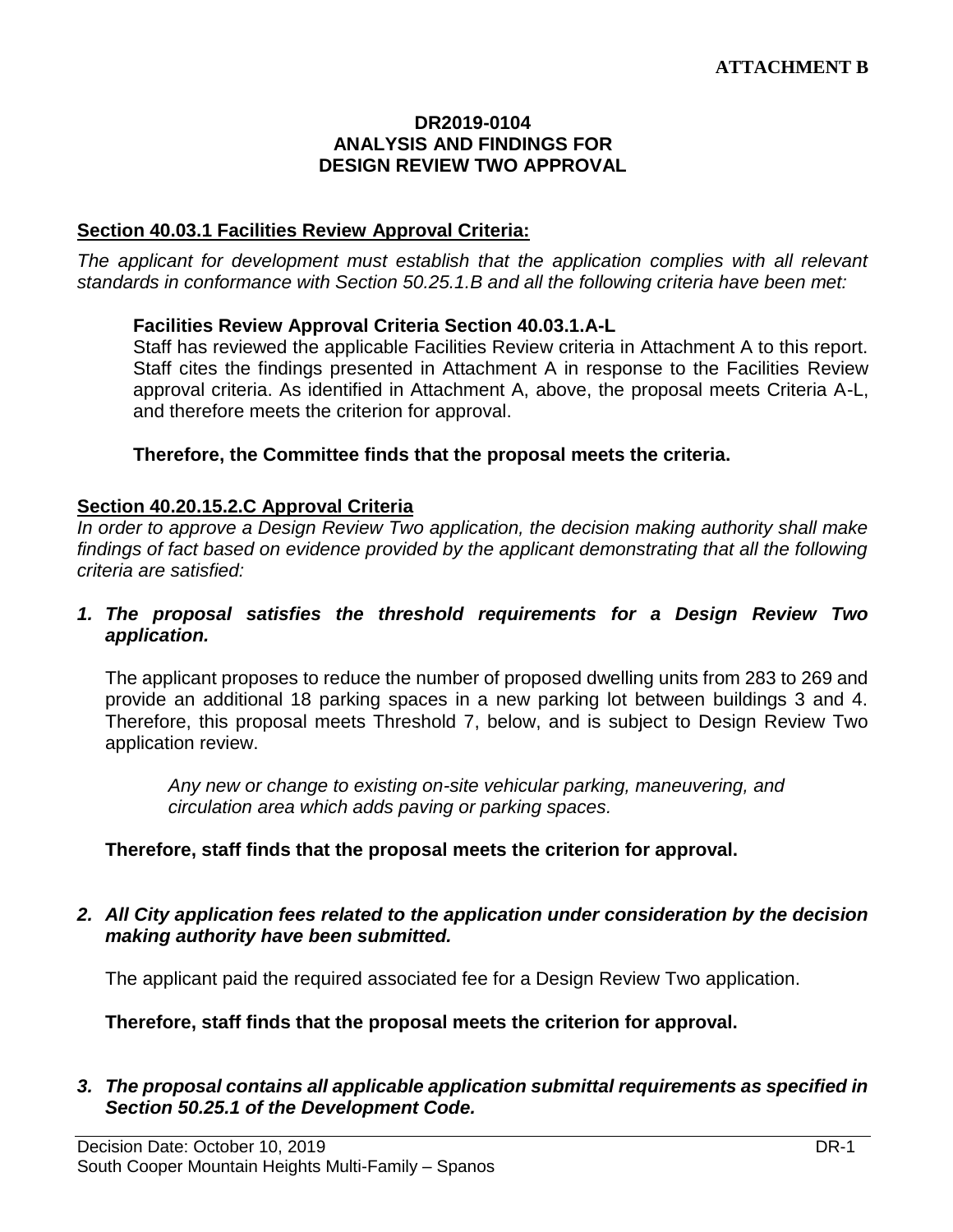The applicant submitted the application on July 9, 2019 and was deemed complete September 11, 2019. In the review of the materials during the application review, staff finds that all applicable application submittal requirements, identified in Section 50.25.1 are contained within this proposal.

## **Therefore, staff finds that the proposal meets the criterion for approval.**

#### **4. The proposal is consistent with all applicable provisions of Sections 60.05.15 through 60.05.30 (Design Standards).**

Staff cites the findings in the Design Review Standard Analysis chart in this report which evaluate the project in response to applicable Code standards of Sections 60.05.15 through 60.05.30 (Design Standards). In part, the chart provides a summary response to design review standards determined to be applicable in the subject case. The applicant's plans and materials show compliance with these standards.

**Therefore, staff finds that by meeting the conditions of approval the proposal meets the criterion for approval.**

**5. For additions to or modifications of existing development, the proposal is consistent with all applicable provisions of Sections 60.05.15 through 60.05.30 (Design Standards) or can demonstrate that the additions or modifications are moving towards compliance of specific Design Standards if any of the following conditions exist:**

Staff cites the Design Review Standard Analysis chart which evaluates the proposal's compliance with Design Review Standards. The applicant's plans and materials show compliance with these standards.

**Therefore, staff finds the proposal meets the criterion for approval.**

## *6. Applications and documents related to the request, which will require further City approval, shall be submitted to the City in the proper sequence.*

The applicant has submitted this Design Review Type Two application and no other applications are required of the applicant for this stage of City approvals.

**Therefore, staff finds the proposal meets the criterion for approval.**

#### **Recommendation**

Based on the facts and findings presented, staff recommends **APPROVAL** of **DR2019-0104 (South Cooper Mountain Heights Multi-Family – Spanos Modifications),** subject to the proposed conditions of approval in Attachment C.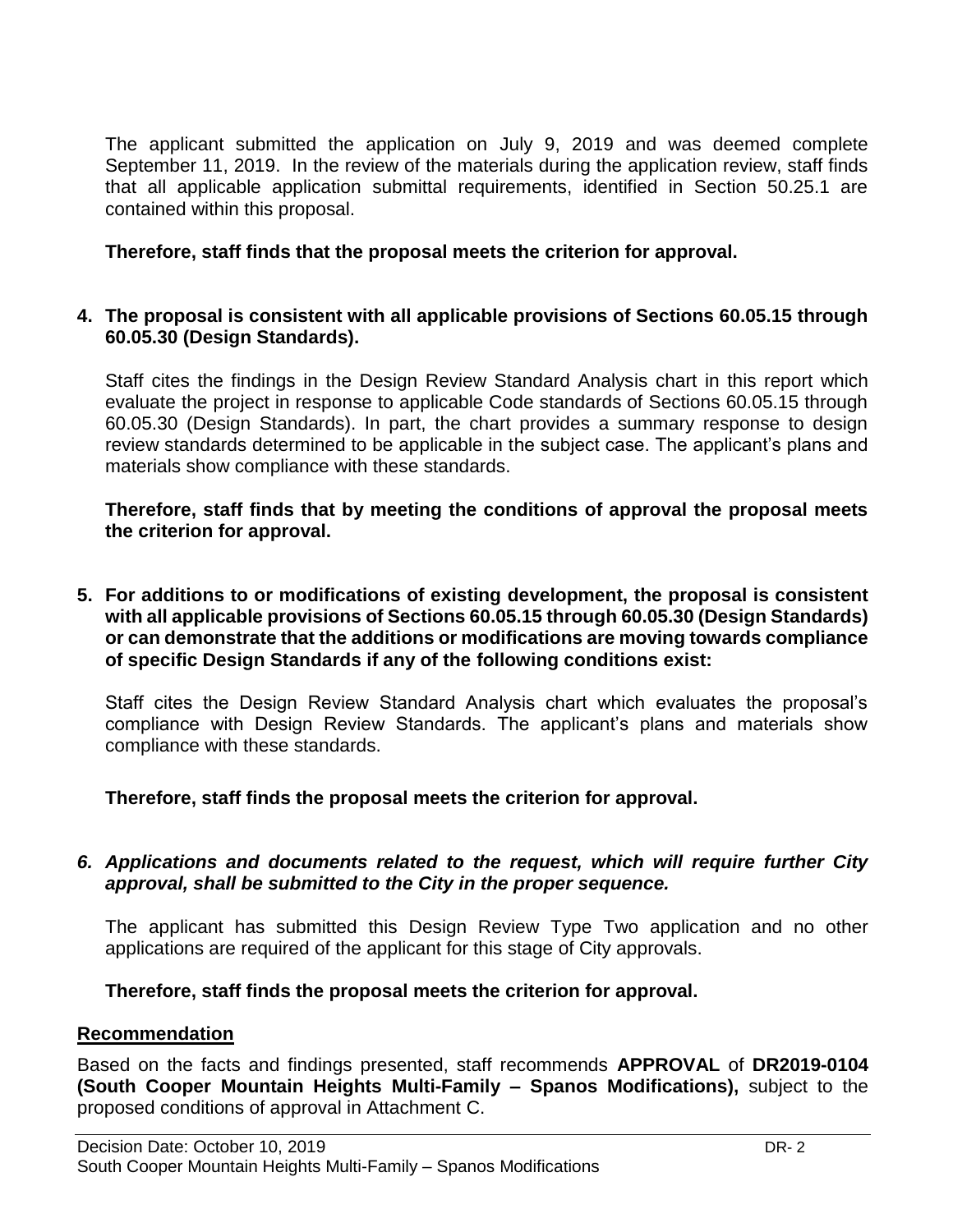# **Design Review Standards Analysis Section 60.05.15 Building Design and Orientation**

| <b>DESIGN STANDARD</b>                                                                              | <b>PROJECT PROPOSAL</b>                                                                                                                                                                                                                                                     | <b>MEETS</b><br><b>STANDARD</b> |  |  |
|-----------------------------------------------------------------------------------------------------|-----------------------------------------------------------------------------------------------------------------------------------------------------------------------------------------------------------------------------------------------------------------------------|---------------------------------|--|--|
|                                                                                                     | <b>Building Articulation and Variety</b>                                                                                                                                                                                                                                    |                                 |  |  |
| 60.05.15.1.A<br>Maximum length of<br>attached residential<br>buildings - 200 feet.                  | Buildings 3 and 4 are 199' 10", less than<br>200 feet in length.                                                                                                                                                                                                            | <b>YES</b>                      |  |  |
| 60.05.15.1.B<br>Min. 30% articulation for<br>buildings visible from /<br>within 200 feet of street. | The applicant states that street facing<br>elevations contain permanent architectural<br>features indulging windows, offsetting<br>walls, and changes in material type. Each<br>feature exceeds 25 square feet and<br>comprises more than 30% of each<br>respective façade. | <b>YES</b>                      |  |  |
| 60.05.15.1.C<br>Max 40' space between<br>architectural features.                                    | The applicant states that each of the<br>buildings' elevations are well-articulated<br>and maximum spacing between<br>architectural features is less than 40 feet.                                                                                                          | <b>YES</b>                      |  |  |
| 60.05.15.1.D<br>Maximum 150 sq. ft.<br>undifferentiated blank<br>walls facing streets.              | The applicant states that elevations are<br>well articulated and do not have more than<br>150 feet of undifferentiated blank walls.                                                                                                                                         | <b>YES</b>                      |  |  |
|                                                                                                     | <b>Roof Forms</b>                                                                                                                                                                                                                                                           |                                 |  |  |
| 60.05.15.2.A<br>Min roof pitch = $4:12$                                                             | The applicant states that all buildings have<br>sloped roofs that feature a pitch of 4/12 or<br>greater.                                                                                                                                                                    | <b>YES</b>                      |  |  |
| 60.05.15.2.B<br>Roof eave for pitched<br>roof must be at least 12"                                  | The applicant states that all buildings have<br>a minimum 1 foot eve projecting from the<br>building.                                                                                                                                                                       | <b>YES</b>                      |  |  |
|                                                                                                     | <b>Primary Building Entrances</b>                                                                                                                                                                                                                                           |                                 |  |  |
| 60.05.15.3.A<br>Weather protection for<br>primary entrance (6 feet<br>wide by 4 feet deep)          | The applicant has provided weather<br>protection for the primary building<br>entrances of all buildings.                                                                                                                                                                    | <b>YES</b>                      |  |  |
| <b>Exterior Building Materials</b>                                                                  |                                                                                                                                                                                                                                                                             |                                 |  |  |
| 60.05.15.4.A<br>Residential double wall<br>construction                                             | All proposed buildings are to be comprised<br>of double-wall construction as defined by<br>the Development Code in Chapter 90.                                                                                                                                              | <b>YES</b>                      |  |  |
| <b>Roof-Mounted Equipment</b>                                                                       |                                                                                                                                                                                                                                                                             |                                 |  |  |
| 60.05.15.5.A through C<br><b>Equipment screening</b>                                                | Roof mounted equipment is proposed at<br>one location and is screened by raised<br>walls and parapets.                                                                                                                                                                      | <b>YES</b>                      |  |  |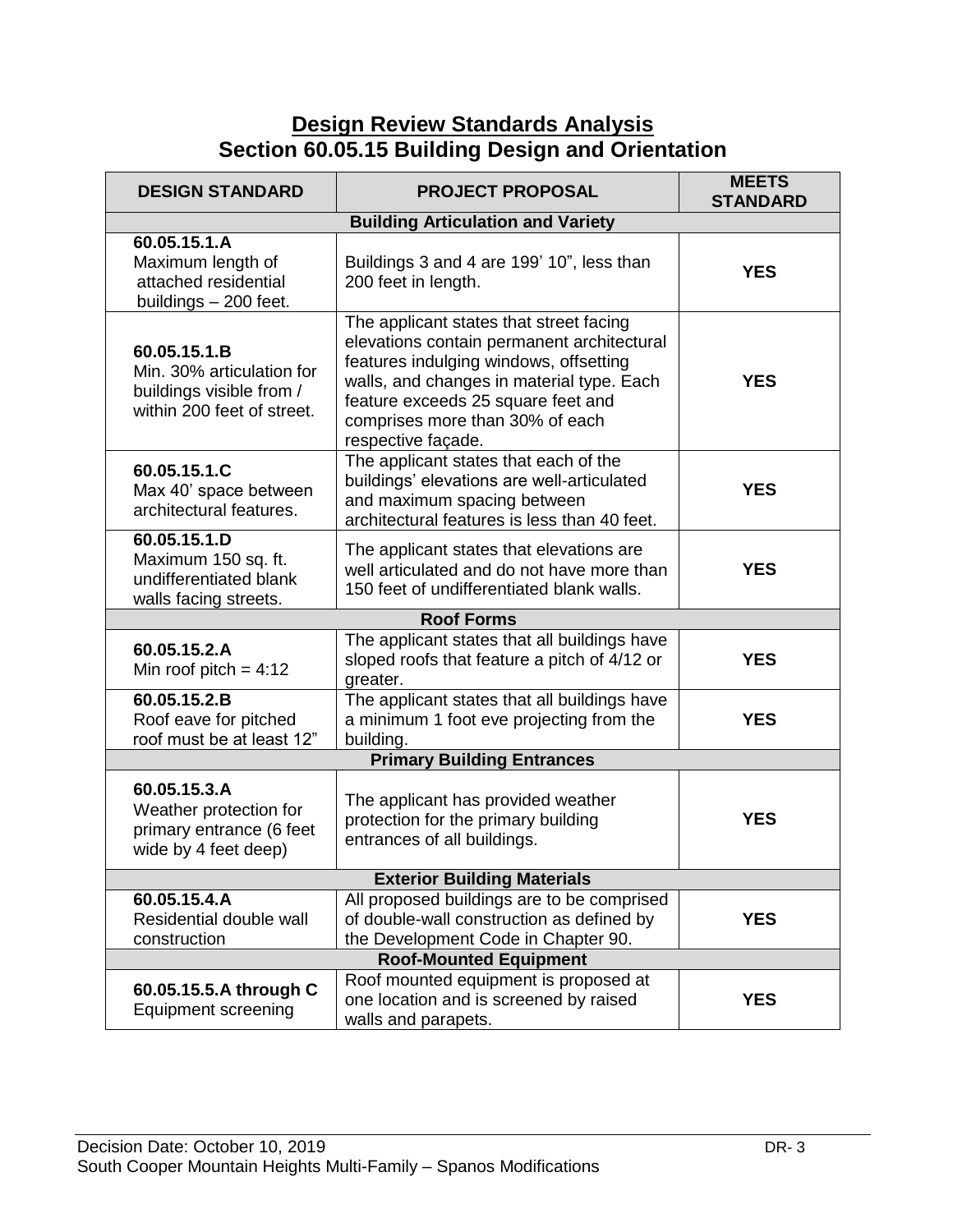# **Section 60.05.20 Circulation and Parking Design**

| <b>DESIGN STANDARD</b>                                                                                                                          | <b>PROJECT</b><br><b>PROPOSAL</b>                                                                                                                                                                                                                                                                                                                                     | <b>MEETS</b><br><b>STANDARD</b> |  |
|-------------------------------------------------------------------------------------------------------------------------------------------------|-----------------------------------------------------------------------------------------------------------------------------------------------------------------------------------------------------------------------------------------------------------------------------------------------------------------------------------------------------------------------|---------------------------------|--|
| <b>Connections to the public street system</b>                                                                                                  |                                                                                                                                                                                                                                                                                                                                                                       |                                 |  |
| 60.05.20.1<br>Connect on-site circulation to<br>existing and planned street<br>system                                                           | Connections to the pubic street system<br>are not proposed to be modified with<br>this application.                                                                                                                                                                                                                                                                   | <b>YES</b>                      |  |
| Loading Areas, solid waste facilities and similar improvements                                                                                  |                                                                                                                                                                                                                                                                                                                                                                       |                                 |  |
| 60.05.20.2.A-D<br>Screening of waste facilities<br>and loading docks.                                                                           | Each multi-family building will have<br>internal areas devoted to solid waste<br>and recycling facilities. No loading<br>areas are proposed or required.                                                                                                                                                                                                              | <b>YES</b>                      |  |
|                                                                                                                                                 | <b>Pedestrian Circulation</b>                                                                                                                                                                                                                                                                                                                                         |                                 |  |
| 60.05.20.3.A<br>Links to adjacent pedestrian<br>facilities (existing and<br>planned)                                                            | Pedestrian circulation is provided to the<br>sidewalk system evaluated as part of<br>the associated PUD. The multi-family<br>residential development plan connects<br>to the planned pedestrian pathways,<br>including the 10-foot wide community<br>trail running north to south at the<br>eastern side of the project area which is<br>not proposed to be modified. | <b>YES</b>                      |  |
| 60.05.20.3.B<br>Direct walkway connection<br>between primary entrances<br>and public / private streets<br>and other pedestrian<br>destinations. | Pedestrian circulation is provided to the<br>proposed sidewalk system from the<br>primary building entrances to proposed<br>public and private streets, as previously<br>approved.                                                                                                                                                                                    | <b>YES</b>                      |  |
| 60.05.20.3.C<br>Walkways provided for every<br>300 feet of street frontage.                                                                     | The area of the proposed modifications<br>it not adjacent to public street frontage.<br>No modifications to connections to the<br>public street system are proposed.                                                                                                                                                                                                  | <b>YES</b>                      |  |
| 60.05.20.3.D<br>Pedestrian connections<br>through parking lots<br>physically separated by use<br>of curbs, landscaping,<br>trees                | The applicant proposes differentiated<br>pedestrian crossings through raised<br>connections, curbs, or landscaping.                                                                                                                                                                                                                                                   | <b>YES</b>                      |  |
| 60.05.20.3.E<br>Distinct paving for pedestrian<br>walkways.                                                                                     | The applicant proposes concrete or<br>non-asphalt pathways to distinguish<br>pedestrian pathway from asphalt vehicle<br>dive aisles and parking lots.                                                                                                                                                                                                                 | <b>YES</b>                      |  |
| 60.05.20.3.F<br>5' minimum width / ADA                                                                                                          | The proposed pedestrian walkways are<br>a minimum of 5 feet in width to meet the<br>standard.                                                                                                                                                                                                                                                                         | <b>YES</b>                      |  |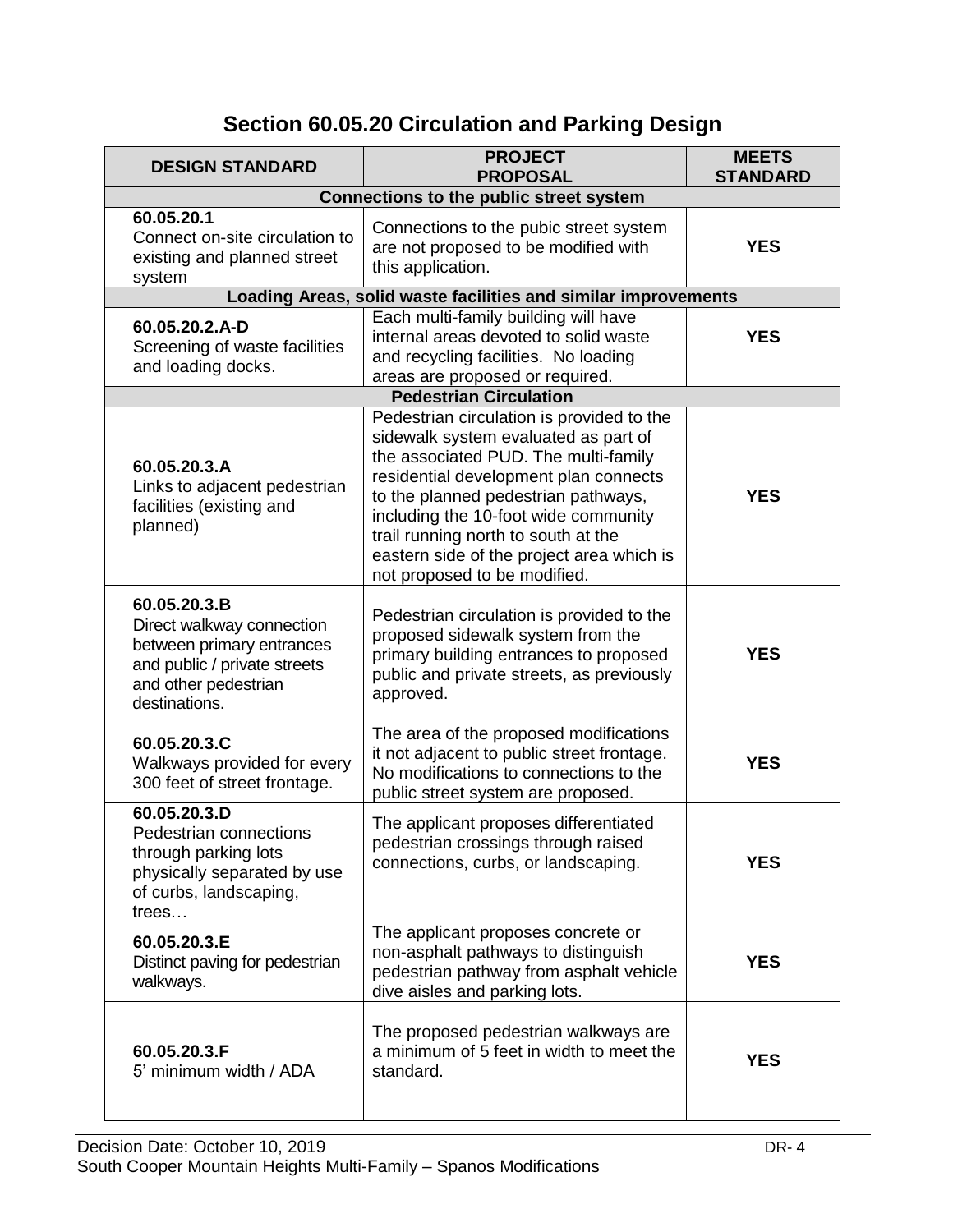| <b>DESIGN STANDARD</b>                                                                                                                                                              | <b>PROJECT</b><br><b>PROPOSAL</b>                                                                                                               | <b>MEETS</b><br><b>STANDARD</b> |  |  |
|-------------------------------------------------------------------------------------------------------------------------------------------------------------------------------------|-------------------------------------------------------------------------------------------------------------------------------------------------|---------------------------------|--|--|
|                                                                                                                                                                                     | <b>Landscape to Street Frontages and Parking Areas</b>                                                                                          |                                 |  |  |
| 60.05.20.4.A<br>Six foot perimeter<br>landscaping between parking<br>lot and abutting public street<br>OR a solid wall or fence with<br>landscape and ground cover<br>next to wall. | Surface parking areas do not abut<br>public streets.                                                                                            | N/A                             |  |  |
| <b>Parking and Landscaping</b>                                                                                                                                                      |                                                                                                                                                 |                                 |  |  |
| 60.05.20.5.A<br>1 Landscape island per 8<br>parking spaces.                                                                                                                         | Landscaped planter islands are<br>provided in the new parking lot area. No<br>changes to previously approved<br>landscape islands are proposed. | <b>YES</b>                      |  |  |
| 60.05.20.5.B<br>70 sq. ft.                                                                                                                                                          | All proposed landscape islands are a<br>minimum of 70 square feet and contain<br>a tree and other vegetation.                                   | <b>YES</b>                      |  |  |
| 60.05.20.5.C<br><b>Raised Sidewalks</b>                                                                                                                                             | Raised sidewalks are not proposed to<br>be counted towards the number of<br>landscape islands.                                                  | N/A                             |  |  |
| 60.05.20.5.D<br>Trees from Street Tree List                                                                                                                                         | All proposed trees will comply with City<br>requirements.                                                                                       | <b>YES</b>                      |  |  |

# **Section 60.05.25 Landscape, Open Space, and Natural Areas Design Standards**

| <b>DESIGN STANDARD</b>                                               | <b>PROJECT</b><br><b>PROPOSAL</b>                                                                                                                                                                                                                                                                                                             | <b>MEETS</b><br><b>STANDARD</b> |
|----------------------------------------------------------------------|-----------------------------------------------------------------------------------------------------------------------------------------------------------------------------------------------------------------------------------------------------------------------------------------------------------------------------------------------|---------------------------------|
|                                                                      | <b>Minimum Open Space</b>                                                                                                                                                                                                                                                                                                                     |                                 |
| 60.05.25.3.A-I<br>Minimum Landscape<br>Area and Standards            | The proposal is recognized as part of a<br>larger PUD which supersedes the Design<br>Review provisions of this section. Open<br>space for entire PUD has been evaluated.<br>The development plan for Phase 5 does not<br>alter that portion of the plan identified for<br>common open space. No reductions in in<br>open space area proposed. | <b>YES</b>                      |
| <b>Minimum Landscaping</b>                                           |                                                                                                                                                                                                                                                                                                                                               |                                 |
| 60.05.25.4.A-D<br>Landscaping standards<br>for attached residential. | The applicant proposes an additional<br>landscape plaza between the parking lot<br>and building 3. No reductions in required<br>landscaping is proposed.                                                                                                                                                                                      | <b>YES</b>                      |
| 60.05.25.4.E<br>Minimum number of                                    | The applicant proposes a total of 129,059<br>square feet of landscaping, which includes                                                                                                                                                                                                                                                       | <b>YES</b>                      |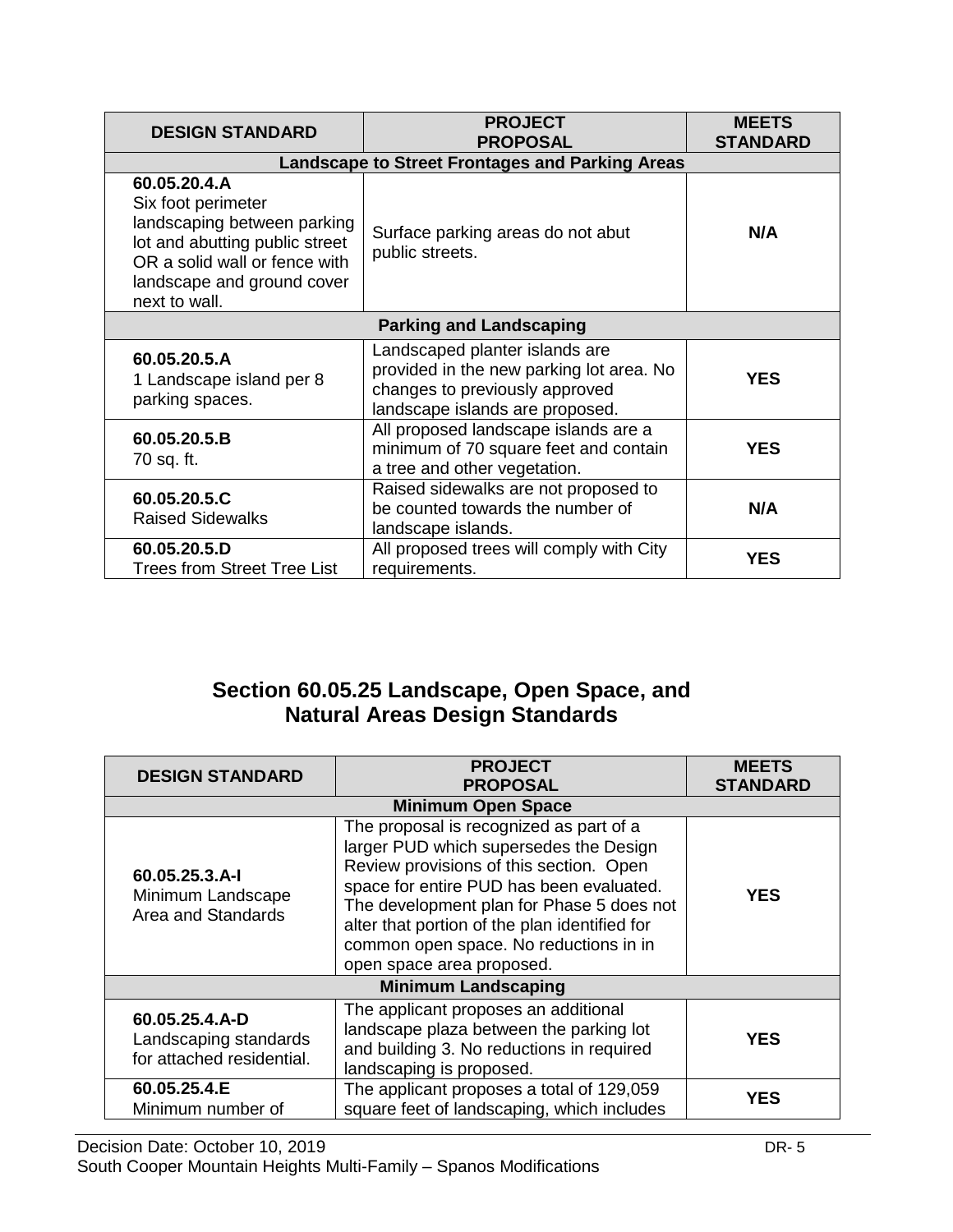| <b>DESIGN STANDARD</b>                                                                                    | <b>PROJECT</b><br><b>PROPOSAL</b>                                                                                                                                                                                                                                                                                                                           | <b>MEETS</b><br><b>STANDARD</b> |  |  |
|-----------------------------------------------------------------------------------------------------------|-------------------------------------------------------------------------------------------------------------------------------------------------------------------------------------------------------------------------------------------------------------------------------------------------------------------------------------------------------------|---------------------------------|--|--|
| trees, shrubs, and<br>ground cover.                                                                       | 330 trees (one tree every 391 square feet);<br>967 shrubs, which is equivalent to 1 shrub<br>for every 134 square feet of landscaping.<br>Proposed live ground cover includes 41,794<br>square feet. All inert materials are limited<br>to less than 25 percent of the landscaped<br>area.                                                                  |                                 |  |  |
| 60.05.25.4.F<br>Pedestrian Plaza<br>materials.                                                            | The applicant proposes a pool with a plaza,<br>the paved portion comprises less than 25%<br>of the overall landscaping.                                                                                                                                                                                                                                     | <b>YES</b>                      |  |  |
|                                                                                                           | <b>Retaining Walls</b>                                                                                                                                                                                                                                                                                                                                      |                                 |  |  |
| 60.05.25.8<br><b>Retaining Walls</b><br>greater than 6 feet in<br>height or 50 feet in<br>length.         | The applicant states that no retaining walls<br>are in excess of six feet in height. The<br>proposed retaining walls will be<br>incorporated into the landscape plan. The<br>applicant proposes texture and pattern on<br>the retaining walls to minimize visual<br>impact. Landscape plantings will further<br>soften the visual impact of proposed walls. | <b>YES</b>                      |  |  |
|                                                                                                           | <b>Fences and Walls</b>                                                                                                                                                                                                                                                                                                                                     |                                 |  |  |
| 60.05.25.9.A-E<br><b>Fences and Walls</b><br><b>Materials</b>                                             | The applicant states that retaining walls will<br>be constructed of materials commonly used<br>in walls and will not exceed 3 feet in height<br>in a required front yard. The applicant also<br>identifies a split-rail fence along the natural<br>resource area and trail. If required the<br>stormwater facility will be fenced.                          | <b>YES</b>                      |  |  |
| Minimize Significant Changes to Existing On-Site Surface Contours<br><b>At Residential Property Lines</b> |                                                                                                                                                                                                                                                                                                                                                             |                                 |  |  |
| 60.05.25.10.A-C<br>Maximum grade<br>differential changes to<br>abutting residential.                      | The Proposed project is adjacent to<br>residentially zoned property (R5 and R2),<br>which comprises the South Cooper<br>Mountain Heights PUD residential units. No<br>additional grading within 25 feet of a<br>residentially zoned property line is<br>proposed                                                                                            | <b>YES</b>                      |  |  |
| Integrate water quality, quantity, or both facilities                                                     |                                                                                                                                                                                                                                                                                                                                                             |                                 |  |  |
| 60.05.25.11<br>Location of facilities                                                                     | The applicant does not propose to modify<br>the approved stormwater facilities.                                                                                                                                                                                                                                                                             | N/A                             |  |  |
| <b>Natural Areas</b>                                                                                      |                                                                                                                                                                                                                                                                                                                                                             |                                 |  |  |
| 60.05.25.12<br>Encroachment into buffer<br>areas.                                                         | No modifications to approved<br>encroachments into natural areas are<br>proposed.                                                                                                                                                                                                                                                                           | <b>YES</b>                      |  |  |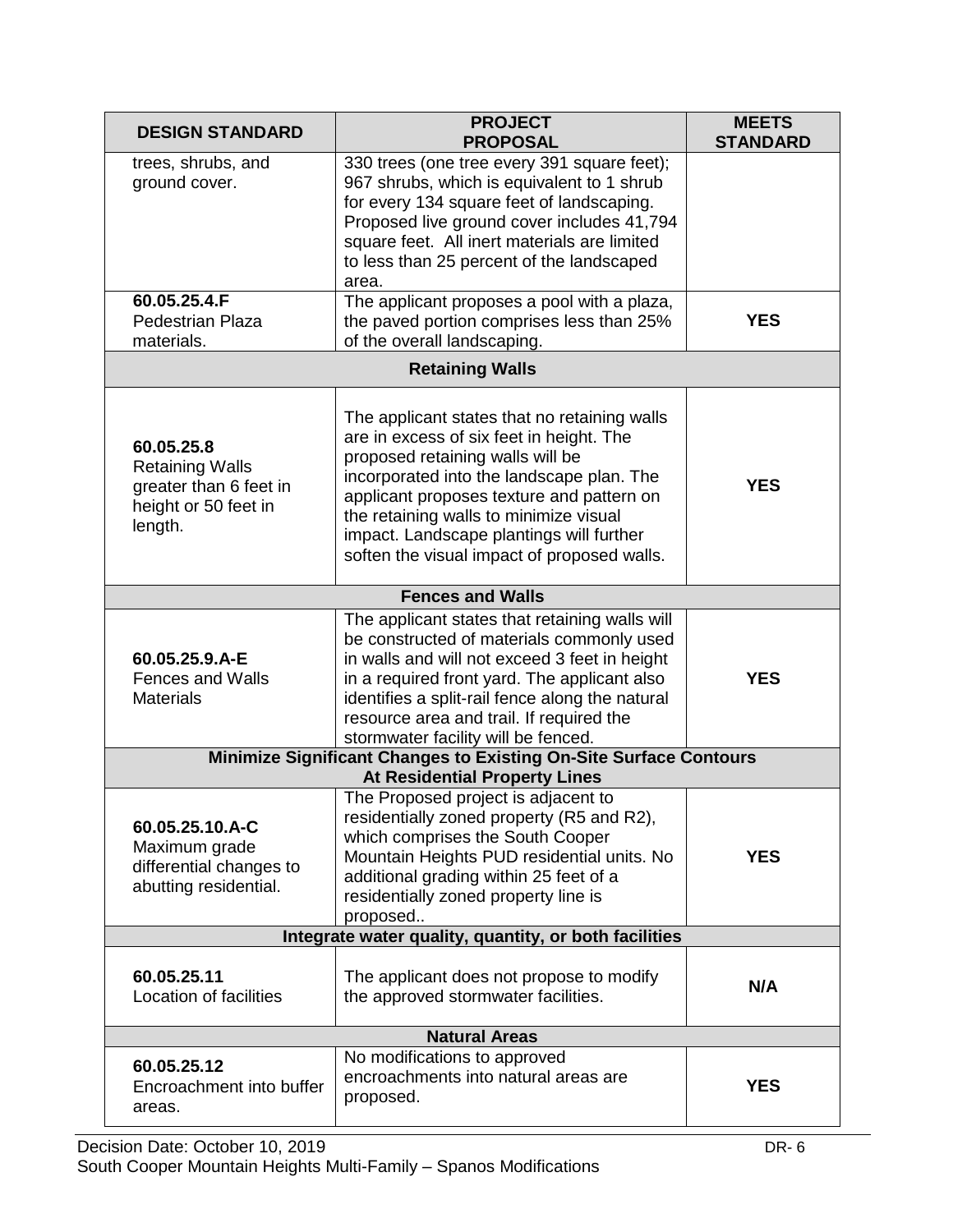| <b>DESIGN STANDARD</b>                                                            | <b>PROJECT</b><br><b>PROPOSAL</b>                                                                                                                                                                                                                                                                                                             | <b>MEETS</b><br><b>STANDARD</b> |  |  |
|-----------------------------------------------------------------------------------|-----------------------------------------------------------------------------------------------------------------------------------------------------------------------------------------------------------------------------------------------------------------------------------------------------------------------------------------------|---------------------------------|--|--|
| <b>Landscape Buffering Requirements</b>                                           |                                                                                                                                                                                                                                                                                                                                               |                                 |  |  |
| 60.05.25.13.A-D<br>Landscape buffering<br>between contrasting<br>zoning districts | Abutting properties east of the project site<br>are zoned R2 and R5. The R2 portion of the<br>site across the street from the townhomes<br>has a minimum 5 foot buffer of landscaping<br>meeting the B1 buffer requirement. The<br>area abutting the R5 is separated by a<br>natural feature from the R5, meeting the<br>buffer requirements. | <b>YES</b>                      |  |  |

# **Section 60.05.30 Lighting Design Standards**

| <b>DESIGN STANDARD</b>                                                                               | <b>PROJECT</b><br><b>PROPOSAL</b>                                                                                                                                                                                                                                                                                                                                                                                                                                                                                 | <b>MEETS</b><br><b>STANDARD</b>               |  |  |
|------------------------------------------------------------------------------------------------------|-------------------------------------------------------------------------------------------------------------------------------------------------------------------------------------------------------------------------------------------------------------------------------------------------------------------------------------------------------------------------------------------------------------------------------------------------------------------------------------------------------------------|-----------------------------------------------|--|--|
| Adequate on-site lighting and minimize glare on adjoining properties                                 |                                                                                                                                                                                                                                                                                                                                                                                                                                                                                                                   |                                               |  |  |
| 60.05.30.1.A<br>Lighting complies with<br>the City's Technical<br><b>Lighting Standards</b>          | The applicant provides a lighting plan with<br>photometric details which show general<br>compliance with the City's Technical<br>Lighting Standards for minimum and<br>maximum illumination. Portions of the<br>lighting plan, such as those adjacent to the<br>pool area, are not shown. Previous Design<br>Review approval require a revised lighting<br>plan that shows compliance with the<br>Technical Lighting Standards prior to Site<br>Development Permit issuance. This<br>condition remains in effect. | <b>YES</b>                                    |  |  |
| 60.05.30.1.B<br>Lighting provided in<br>vehicular and pedestrian<br>circulation areas                | The applicant proposes lighting of vehicular<br>and pedestrian circulations areas with the<br>exception of the plaza area, which requires<br>pedestrian scale lighting. Previous Design<br>Review approval require a revised lighting<br>plan that shows compliance with the<br>Technical Lighting Standards prior to Site<br>Development Permit issuance. This<br>condition remains in effect.                                                                                                                   | <b>YES</b>                                    |  |  |
| 60.05.30.1.C<br>Lighting provided in<br>pedestrian plazas                                            | The applicant's plan does not show lighting<br>of the pedestrian plaza area around the<br>pool or the pedestrian walkway between<br>SW 172 <sup>nd</sup> and SW 175 <sup>th</sup> . Previous Design<br>Review approval require a revised lighting<br>plan that shows compliance with the<br>Technical Lighting Standards prior to Site<br>Development Permit issuance. This<br>condition remains in effect.                                                                                                       | <b>YES</b>                                    |  |  |
| 60.05.30.1.D<br>Lighting shall be provided<br>at building entrances<br>aioian Data: Oatahar 10, 2010 | The applicant proposes lights at all building<br>entrances.                                                                                                                                                                                                                                                                                                                                                                                                                                                       | <b>YES</b><br>nn.<br>$\overline{\phantom{a}}$ |  |  |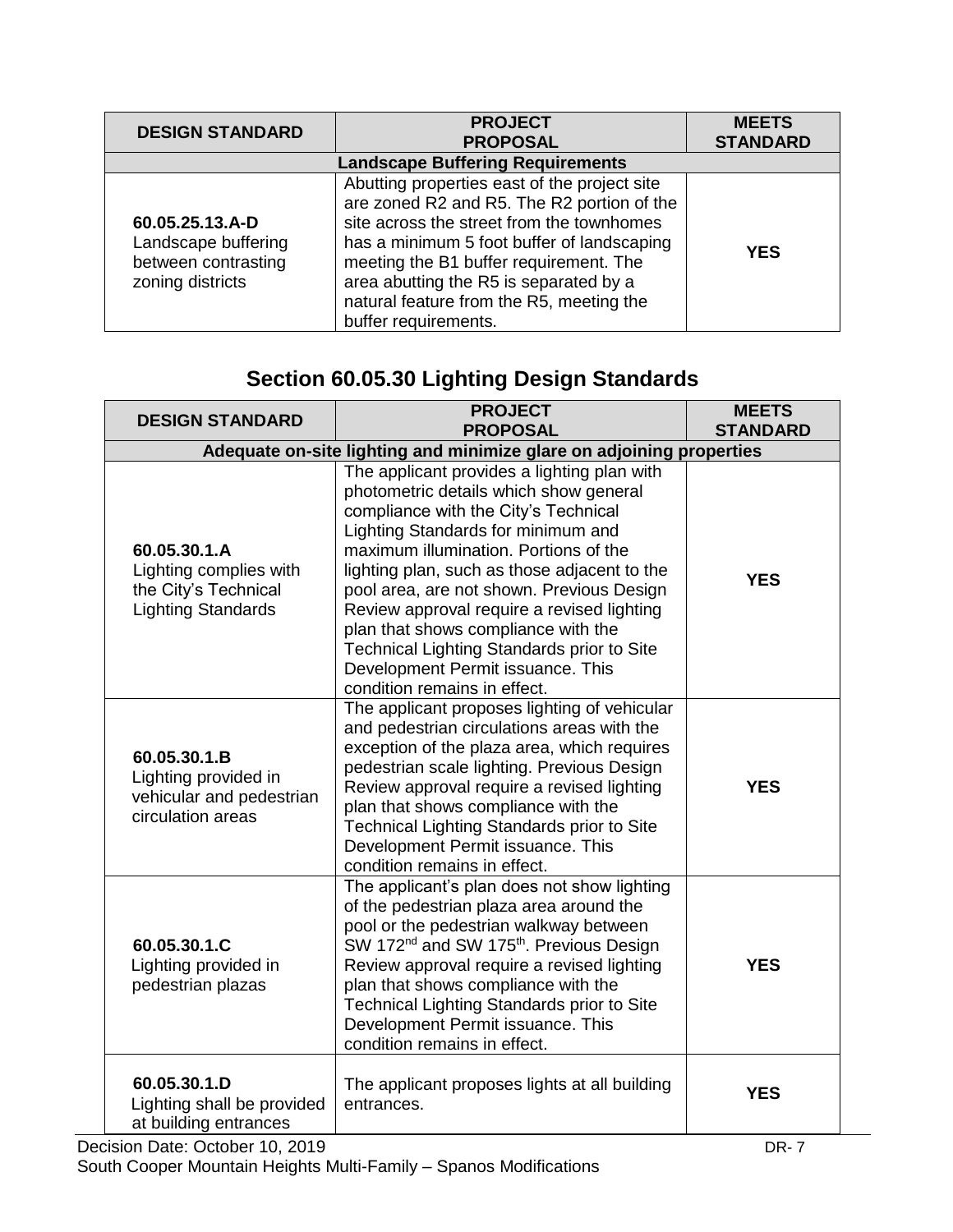| <b>DESIGN STANDARD</b>                                                                                                        | <b>PROJECT</b><br><b>PROPOSAL</b>                                                                                                                                                                                                                                                                                                                             | <b>MEETS</b><br><b>STANDARD</b> |
|-------------------------------------------------------------------------------------------------------------------------------|---------------------------------------------------------------------------------------------------------------------------------------------------------------------------------------------------------------------------------------------------------------------------------------------------------------------------------------------------------------|---------------------------------|
| 60.05.30.1.E<br>Canopy Lighting shall be<br>recessed so that the bulb<br>or lens is not visible from<br>a public right-of-way | Canopy lighting is proposed and shall be<br>recessed in accordance with this standard.                                                                                                                                                                                                                                                                        | <b>YES</b>                      |
|                                                                                                                               | Pedestrian-scale on-site lighting                                                                                                                                                                                                                                                                                                                             |                                 |
| 60.05.30.2.A<br>Pedestrian Lighting                                                                                           | Applicant describes luminaries as provided<br>for pedestrian areas, including bollards and<br>pole mounted lights. Proposed lights<br>comply with the height limitations<br>described. Lighting must comply with the<br>City's Technical Lighting Standards, per the<br>condition of approval previously discussed.                                           | <b>YES</b>                      |
| 60.05.30.2.B<br>Compliance with<br><b>Technical Lighting</b><br><b>Standards</b>                                              | The applicants plans show general<br>compliance with the City's Technical<br>Lighting Standards, some modifications are<br>necessary. Previous Design Review<br>approval require a revised lighting plan that<br>shows compliance with the Technical<br>Lighting Standards prior to Site<br>Development Permit issuance. This<br>condition remains in effect. | <b>YES</b>                      |
| 60.05.30.2.C<br>Bollard Max Height is 48<br>inches.                                                                           | Bollard lights are proposed to be less than<br>48 inches in height.                                                                                                                                                                                                                                                                                           | <b>YES</b>                      |